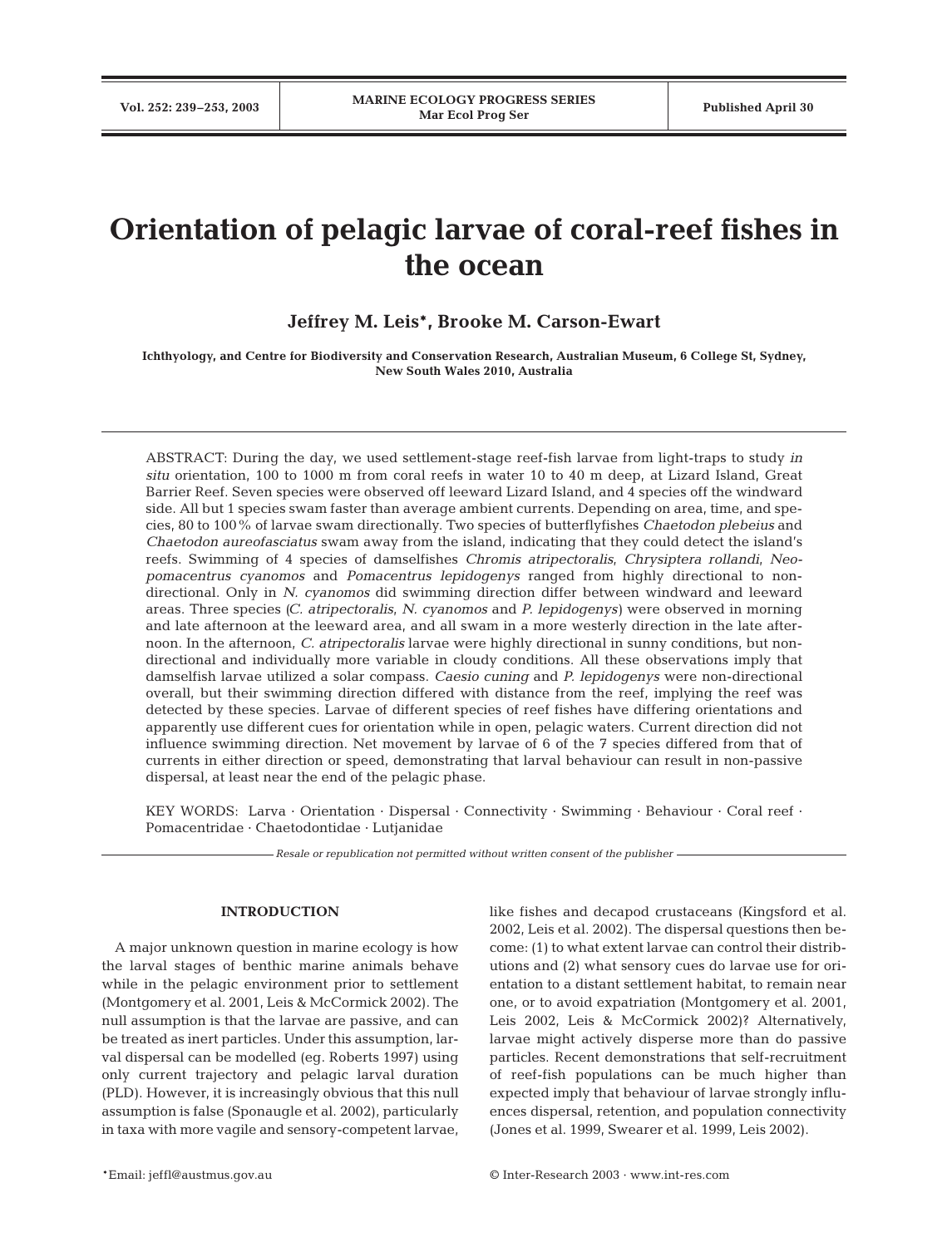Orientated swimming is known in a variety of marine fishes, and in some cases, the cues used have been established with variable degrees of confidence (Montgomery et al. 2001, Kingsford et al. 2002, Myrberg & Fuiman 2002). In the open ocean, orientated swimming by large, migratory fishes (tuna and salmon) appears to depend on magnetic and olfactory cues, and sun orientation (Ogden & Quinn 1984). On coral reefs, migrating juvenile and adult fishes utilize compass orientation, although the cues used are unclear (Ogden & Quinn 1984, Quinn & Ogden 1984). Relatively little is known about larval fish behaviour, but orientated swimming has been shown in reef-fish larvae over small (Stobutzki & Bellwood 1998) and moderate (Leis et al. 1996, Leis & Carson-Ewart 2001) scales. Again, the cues involved are uncertain. Some fish larvae use olfactory cues over small scales to find settlement sites (Sweatman 1988, Elliott et al. 1995), and some reef-fish larvae use sound cues to navigate (Leis et al. 2002 & unpubl., Myrberg & Fuiman 2002). In a relevant study

perhaps water current cues. Laboratory studies can reveal information on orientation abilities, but few laboratory tanks are suitable for meaningful observations of the behaviour of settlement-stage reef-fish larvae that swim at speeds of 15 to  $50~{\rm cm~s^{-1}}$  for days at a time (Leis & Carson-Ewart 1997, Stobutzki & Bellwood 1997, Leis & Stobutzki 1999), and that vertically traverse 10 to 15 m in a few minutes (Leis et al. 1996, Leis & Carson-Ewart 2001). Although *in situ* observations of swimming and orientation behaviour of marine larval stages are difficult, they are not impossible (Bainbridge 1952, Ninos 1984, Shanks 1995, Leis et al. 1996, Leis & Carson-Ewart 2001), and *in situ* research has revealed that most late-stage larvae have non-random trajectories. However, only some species have directional trajectories relative to settlement habitat (Shanks 1995, Leis et al. 1996, Leis & Carson-Ewart 2001).

on crab larvae, Shanks (1995) concluded that orientated swimming depended on a sun compass and

If larvae of reef fishes can orientate consistently in the pelagic environment, and are also 'effective' swimmers (i.e. swim faster than currents; Leis & Stobutzki 1999), then they will have control over their trajectories and their settlement location. This would enable them to be very selective about what reefs they settle onto, and perhaps enable settlement to their natal reefs. The precision and accuracy of any orientation during the pelagic stage and the cues used to achieve it will influence the distance and direction of dispersal and variations in them. This would have large implications for population demographic connectivity, an issue of particular importance for coral reefs (Leis 2002).

Our goal was to determine the orientation and swimming abilities of settlement-stage larvae of several spe-

cies of coral-reef fishes at various distances and bearings from reefs. We studied larvae of 7 species of 3 families (Pomacentridae, Chaetodontidae and Lutjanidae), and found species-specific behaviours in swimming speed, orientation and their variation. Some of these varied with location or time of day. These results imply the use of certain cues.

# **MATERIALS AND METHODS**

Two study areas were used on opposite sides of Lizard Island, Queensland, northern Great Barrier Reef, Australia. One area was off the leeward (NW) side of the island off Gully Reef in Watsons Bay, and the other was off the windward (SE) side of the island just north of Coconut Beach (Fig. 1, Table 1). In each area, we made observations at 100, 500 and 1000 m off the reef edge centred around an offshore axis perpendicular to that edge.

**Species studied.** Observations were made on latestage (= settlement-stage) larvae of 4 species of dam-



Fig. 1. Lizard Island, Great Barrier Reef (14° 40' S, 145° 27' E). Study areas were off the NW (leeward) side, centred off the edge of Gully Reef south of Turtle Beach in Watsons Bay (G), and off the SE (windward) side, centred off the reef edge near Coconut Beach (W). At each area, 3 distances were used: 100, 500 and 1000 m off the reef edge (Table 1). Light-traps (LT) captured the larvae off the Research Station except during strong NW winds when they were moored off Coconut Beach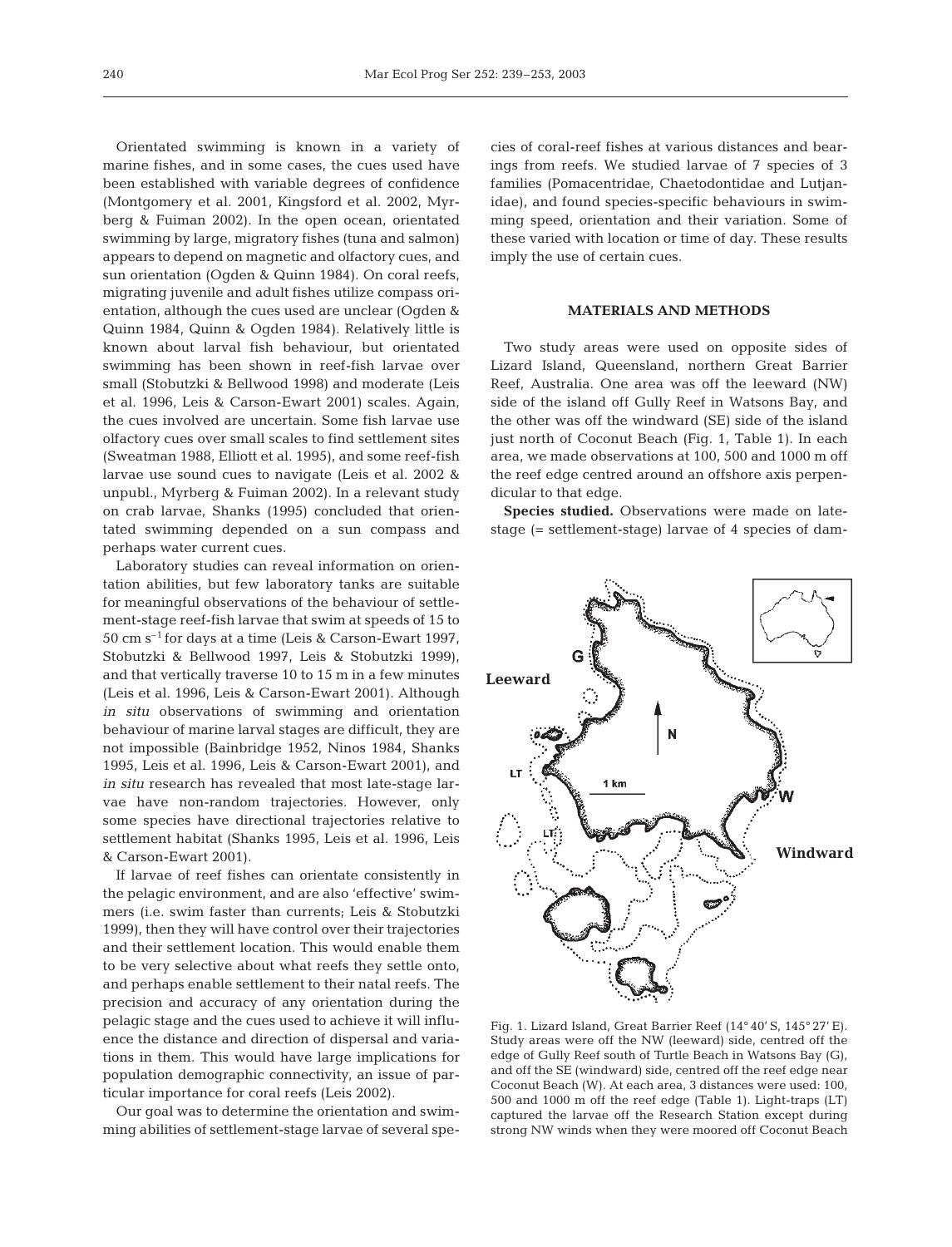Table 1. Characteristics of the study areas. The reefs described are the ones closest to release areas

| Characteristic                 | Leeward area                          | Windward area                                      |
|--------------------------------|---------------------------------------|----------------------------------------------------|
| Reef type                      | Fringing slope                        | Fringing platform                                  |
| Depth at reef edge (m)         | $8 - 10$                              | $15 - 21$                                          |
| Orientation of reef edge       | $0-180^\circ$ : open<br>water to west | $30-210^\circ$ : open<br>water to east             |
| Depth 100 m off reef edge (m)  | $9 - 10$                              | $22 - 25$                                          |
| Depth 500 m off reef edge (m)  | $14 - 19$                             | $32 - 33$                                          |
| Depth 1000 m off reef edge (m) | $18 - 21$                             | $33 - 36$                                          |
| Bottom type                    | Sand, scattered<br>sparse algae       | Sand, with dense<br>Halimeda mead-<br>ows offshore |



Fig. 2. Preserved settlement-stage larvae (scale bar  $=$  5 mm) of the 7 study species. In life, all larvae had silvery eyes and gut areas, but were otherwise transparent with only the limited melanistic areas shown, except as noted: (A) *Chromis atripectoralis*, silvery laterally, blue-green dorsally; (B) *Chrysiptera rollandi*, blue anterio-dorsally; (C) *Neopomacentrus cyanomos*, silvery laterally, grey dorsally, yellowish tail; (D) *Pomacentrus lepidogenys*, yellowish tail; (E) *Chaetodon plebeius*, yellow overall; (F) *C. aureofasciatus*, yellow overall; (G) *Caesio cuning*, yellowish tail

selfish (Pomacentridae): *Chromis atripectoralis*, *Chrysiptera rollandi, Neopomacentrus cyanomos*, and *Pomacentrus lepidogenys*; 2 species of butterflyfish (Chaetodontidae): *Chaetodon aureofasciatus* and *C. plebeius*; and 1 species of fusilier (Lutjanidae, Caesioninae): *Caesio cuning* (Fig. 2). For brevity, we refer to all individuals observed as larvae, but acknowledge that some nomenclatures may use different terms for either some or all of these species late in their pelagic phase. These species were used because sufficient numbers were present in our light-trap catches for adequate replication, and they were amenable for *in situ* observations (Leis et al. 1996, Leis & Carson-Ewart 1998). They encompass a variety of sizes, spawning modes, PLDs, settlement requirements and trophic categories (Table 2, Fig. 2).

**Field procedures.** Larvae used were captured by light-traps located off the Lizard Island reefs. They were released individually on the day of capture by divers and their behaviour observed following the procedures of Leis et al. (1996) and Leis & Carson-Ewart (1997). Briefly, 2 divers released a larva from a small container, and once the larva chose its initial trajectory, the divers followed behind.

Table 2. Characteristics of the species studied. Sizes are of settlement-stage larvae from light-traps. Egg type from Leis & Carson-Ewart (2000). Pelagic duration, from Leis (1989), Thresher et al. (1989), Wellington & Victor (1989). Settlement requirements from Leis & Carson-Ewart (2002, unpubl.). Trophic category from Allen (1991), Carpenter (1987), Allen et al. (1998)

| <b>Species</b>                                                        | Size<br>(mm SL) | Egg type | Pelagic<br>duration (d) | Settlement<br>requirements                           | Post-settlement<br>trophic category |  |  |
|-----------------------------------------------------------------------|-----------------|----------|-------------------------|------------------------------------------------------|-------------------------------------|--|--|
| Chromis atripectoralis<br>Welander & Schultz                          | $6 - 8$         | Demersal | $16 - 21$               | Schools of similar-sized<br>recruits on live coral   | Zooplanktivore                      |  |  |
| Chrysiptera rollandi<br>(Whitley)                                     | $9 - 10$        | Demersal | $16 - 20$               | Dead coral                                           | Omnivore                            |  |  |
| Neopomacentrus cyanomos<br>(Bleeker)                                  | $11 - 13$       | Demersal | $17 - 19$               | Unknown                                              | Zooplanktivore                      |  |  |
| Pomacentrus lepidogenys<br>Fowler & Ball                              | $11 - 13$       | Demersal | 20                      | Live coral, algae                                    | Omnivore                            |  |  |
| Chaetodon aureofasciatus<br>Macleay                                   | $10 - 11$       | Pelagic  | $20 - 43^a$             | Live coral                                           | Coralivore/herbivore                |  |  |
| Chaetodon plebeius<br>Cuvier                                          | $10 - 11$       | Pelagic  | $21 - 56$               | Unknown                                              | Coralivore                          |  |  |
| Caesio cuning<br>(Bloch)                                              | $19 - 21$       | Pelagic  | Ŝ                       | Schools of similar-sized<br>recruits on lagoon reefs | Zooplanktivore                      |  |  |
| <sup>a</sup> Measurements for the closely related Chaetodon rainfordi |                 |          |                         |                                                      |                                     |  |  |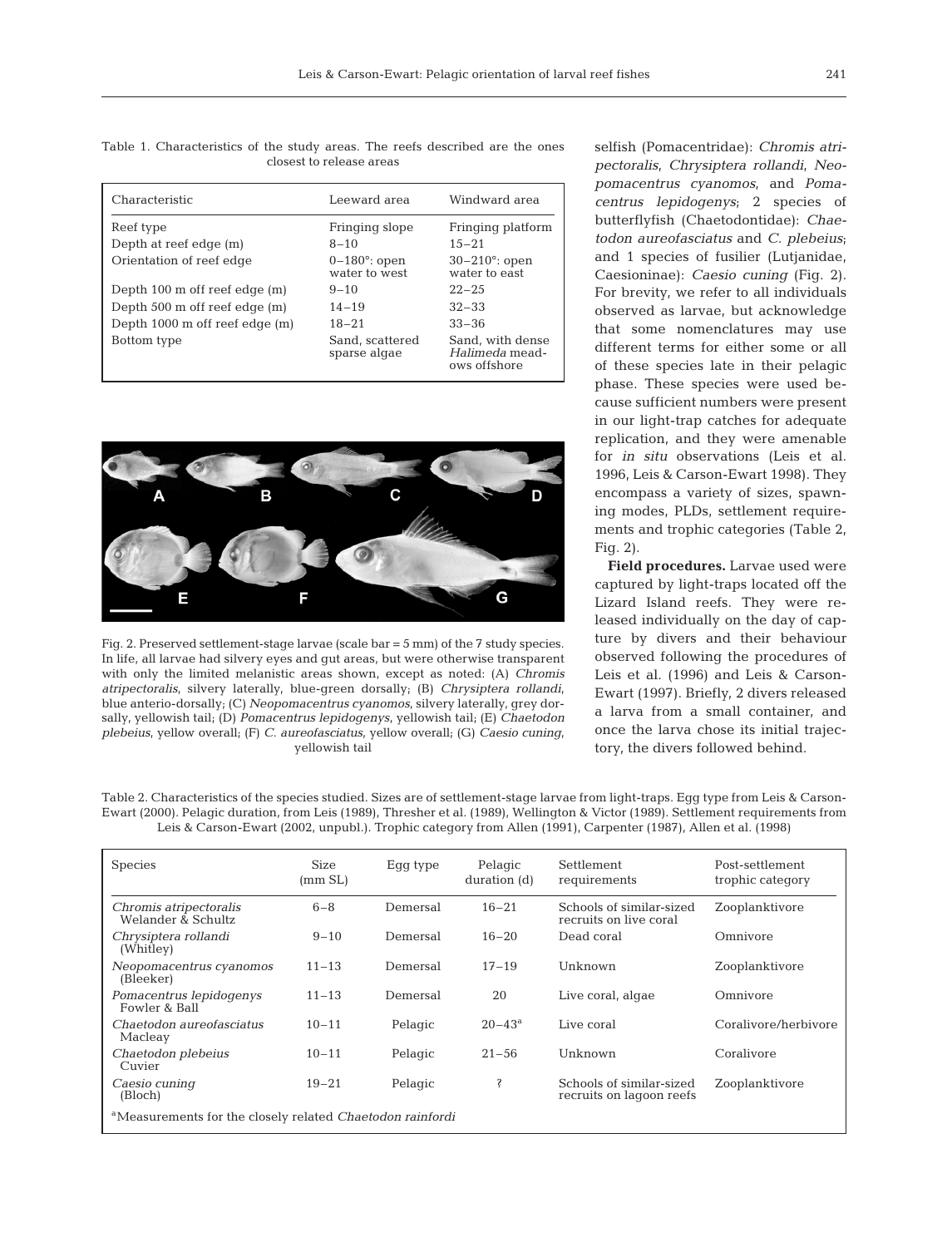The direction the diver was facing when (s)he released the larva was randomized. All larvae were released at a depth of 5 m, except the highly surface orientated species, *Neopomacentrus cyanomos,* which was released at 3 m to avoid very rapid ascents. Each larva was used for only 1 trial, and aside from a few recaptured individuals for voucher purposes, was allowed to swim free at the end. Details and justification of the procedure are in Leis et al. (1996) and Leis & Carson-Ewart (1997, 1998).

We made observations both in the morning and afternoon. Any morning-afternoon differences in behaviour might have been partially due to the effects of holding larvae for a few hours in a covered container prior to afternoon release. Larvae observed in the afternoon were held in the same container we used to hold larvae prior to morning release, and apart from some differences in swimming direction (see 'Results'), there were no obvious behavioural differences between morning and afternoon released larvae. Holding larvae for a few hours prior to afternoon releases is unavoidable if light traps are the source of the larvae.

We measured swimming speed, depth, and orientation. We attempted to observe each larva for 10 min, taking measurements of swimming direction and depth every 30 s. Speed was calculated from distance travelled as measured by a flowmeter over the full period of observation (Leis & Carson-Ewart 1997). Larvae were not followed deeper than 18 m for safety reasons, so observations on some individuals were curtailed. At other times, we lost sight of the larvae or they were eaten by predators. Overall, 86% of the observations had a duration of 10 min, and most of the remainder had a duration of at least 5 min.

Our goal was to obtain observations on at least 10 individuals of each species at each distance offshore at each area, although this was not always accomplished (Table 3). At the leeward area, all 7 species were observed in the morning and 3 species in the afternoon. In addition, we observed 1 species in the afternoon under

2 meteorological conditions (100% cloud, and clear skies). On the windward side, we observed 4 species.

Observations were taken primarily over 3 summers (November to February of 1998/99, 1999/2000 and 2000/ 2001), but a few observations taken in the summers of 1995/96 and 1997/98 were also included (Table 3). Our ability to make behavioural observations depended on the unpredictable availability of species in the light traps, and to a lesser extent on weather conditions. The latter resulted in fewer observations off the windward side of the island. In most cases, observations on a particular species at any location or time were taken over a number of days, and usually, a number of summers (Table 3).

In most cases, observations were taken without regard to meteorological conditions, especially cloud. The afternoon observations were made under nearly entirely clear skies, except observations on 2 days in February 1999 when 100% cloud cover prevailed. These sunny and cloudy afternoon observations were treated separately.

During 1998 to 2001 we measured currents with a drogue at 5 m depth. A Global Positioning System (GPS) reading was taken at the start and end of each drogue run, and used to determine current speed and direction, usually for a period of about 1 h. A GPS reading was also taken at the start and end of each larva observation run, as the divers left and returned to the surface. This provided an estimate of the net speed and net direction for the fish (i.e. it included both the current and the swimming component, and represents movement relative to the bottom, whereas the direct observations of the fish gave movement relative to the water column). However, the precision and accuracy of these net estimates is decreased because they included the time and current drift that took place while the divers descended to 5 m to begin and then resurfaced once observations were complete. Further, the accuracy of the GPS readings varied temporally due to policies of the GPS satellite operator.

**Data presentation and analysis.** This paper concentrates on swimming speeds and directions, and includes

Table 3. Number of individual larvae observed at each area and time, for leeward (lee) and windward areas. n is number of individuals observed at each of 100, 500 and 1000 m offshore. For *Chromis atripectoralis*, Lee pm, numbers in parentheses are of individuals observed under conditions of 100% cloud. Number of individuals observed on any day varied widely

| Species                  | Lee am<br>n | Lee pm<br>n           | Windward am<br>n | Number of days:<br>summers of observation |
|--------------------------|-------------|-----------------------|------------------|-------------------------------------------|
| Chromis atripectoralis   | 16, 16, 16  | $9(4)$ , 10(6), 10(5) | 11, 16, 12       | 30: 98/99, 99/00                          |
| Chrysiptera rollandi     | 11, 17, 12  | 0, 0, 0               | 13, 12, 11       | 15: 95/96, 99/00, 00/01                   |
| Neopomacentrus cyanomos  | 15, 18, 10  | 10, 11, 10            | 12, 16, 15       | 32: 95/96, 98/99, 99/00, 00/01            |
| Pomacentrus lepidogenys  | 13, 16, 12  | 8, 7, 7               | 0, 0, 0          | 15: 96/97, 99/00, 00/01                   |
| Chaetodon aureofasciatus | 10, 10, 13  | 0, 0, 0               | 14, 13, 17       | 24: 95/96, 98/99, 99/00                   |
| Chaetodon plebeius       | 10, 13, 11  | 0, 0, 0               | 0, 0, 0          | 17: 95/96, 98/99, 99/00, 00/01            |
| Caesio cuning            | 3, 4, 4     | 0, 0, 0               | 0, 0, 0          | 3: 95/96, 00/01                           |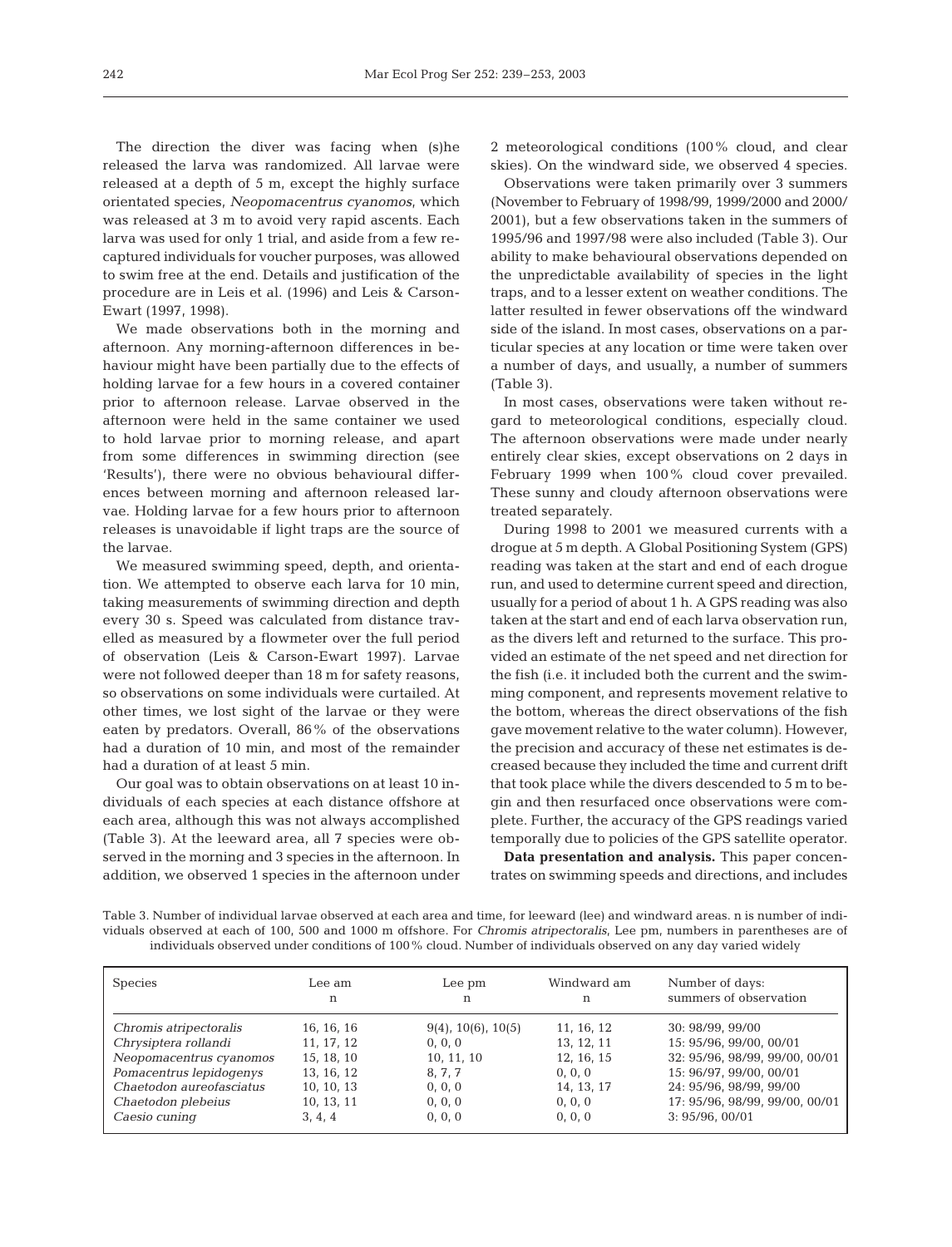no data published in Leis et al. (1996). Information on swimming depth will be presented elsewhere. All bearings are given as degrees magnetic, which in the study area differs from degrees true by 7°. Cardinal directions are not abbreviated, but other directions are abbreviated (e.g. SE for southeast). Standard Error is abbreviated to 'se' to avoid confusion with SE for southeast. Mean bearing is abbreviated MB. From these bearings and the flowmeter data we estimated swimming direction and speed relative to the water. We refer to 2 types of locations in our analyses: areas (or, sides of Lizard Island) and distance (from the reef edge).

Circular statistical procedures followed Batschelet (1981) and Zar (1996). Mean vector length (r), is a measure of angular dispersion ranging from 0 (maximum dispersion) to 1 (no dispersion). Statistical comparisons of r were after arc-sine transformation. The Rayleigh test was used for single-sample hypotheses on directional swimming. Watson's *F*-test was used for hypotheses on directional swimming involving more than 1 sample. Most of the circular statistical procedures were performed with Oriana software (Kovach Computing Services), and Figs. 3 to 10 were produced with Oriana. Second-order directional statistical tests (i.e. means of means), require that the number of observations per individual be equal (Batschelet 1981). Our data did not meet this requirement, although they approached it. An alternative is to use only the mean angles for each individual, but this ignores the variation associated with that mean (Batschelet 1981). We used the mean angles and the 1-sample Rayleigh test, but in order to take some account of variation within individual trajectories, we excluded individual trajectories that prior Rayleigh testing had shown were not directional (these constituted about 8% of all trajectories). We have found that both the



Fig. 3. Frequency distribution of current direction in the study areas during the observations of larval behaviour. Drogue runs were done during most larval observations. All 3 distances at each area are pooled, resulting in 91 observations in the leeward area (A) and 54 observations in the windward area (B). Bearings are grouped into 10° intervals, the mean bearing is the radius that pierces the outer circle, and the outer heavy arc delimits the 95% CI of the mean

second-order Moore test and the modified Rayleigh procedure give the same results. We report here only the Rayleigh test results. The nature of our observations (several species, locations and times), meant that multiple testing, with its attendant risks, took place (e.g. 14 tests of directionality were performed, 1 for each species in each area and time). Rather than make adjustments to the significance levels (this is, in itself, controversial), we report actual p-values, but consider p < 0.05 to constitute a 'significant' result.

Current directions were strongly bimodal (see 'Results'). The influence of current direction on swimming direction was examined by grouping swimming trajectories according to the prevailing current direction (north or south).

## **RESULTS**

#### **Currents and swimming speed**

In both areas currents were overwhelmingly more frequent and faster to the north (consistent with studies of currents in the area; Frith et al. 1986, Leis 1986). Mean current speeds were slightly faster at the windward area and at more offshore distances. In both areas, the flow was strongly bimodal, along a NNE-SSW axis (Fig. 3), but with a large majority of velocities to the NNE (ca. 4:1 and 2:1 at windward and leeward areas, respectively). Overall mean current speeds (±se) were: windward 15.0  $(\pm 1.6)$  cm s<sup>-1</sup> and leeward 12.2 ( $\pm 0.9$ ) cm s<sup>-1</sup>. The fastest speeds measured were  $40.7$  and  $31.3$  cm  $s^{-1}$  in windward and leeward areas, respectively. In the windward area, mean current speeds were 12.5, 16.6 and 16.0 cm  $s^{-1}$  at 100, 500 and 1000 m, respectively. At the leeward area, the corresponding values were 11.1, 10.4 and 15.1 cm  $s^{-1}$ . Currents were faster to the north than the south at both areas. In the windward area, speeds were 16.6  $(\pm 1.7)$  and 8.2 ( $\pm 0.9$ ) cm s<sup>-1</sup> to the north and south, respectively, whereas at the leeward area, the same values were 13.7 ( $\pm$ 1.0) and 8.4 ( $\pm$ 1.3) cm s<sup>-1</sup>.

Mean swimming speeds of the 7 species ranged from 11.6 to 33.9 cm s<sup>-1</sup> (Table 4)  $\pm$  se of 0.9 to 1.9. In only 1 case did the mean swimming speed for a species differ significantly among areas or time of day. *Neopomacentrus cyanomos* had a mean speed of 23.7 (±1.15) cm  $s^{-1}$  at the lee area in the morning, 21.1 ( $\pm$ 1.17) cm s<sup>-1</sup> in the windward area, and 26.8 ( $\pm$ 1.33) cm s<sup>-1</sup> at the lee area in the afternoon (1-way ANOVA,  $p = 0.008$ ).

#### **Variability in swimming direction**

The vast majority of individuals had directional trajectories (p < 0.05, Rayleigh test). Depending on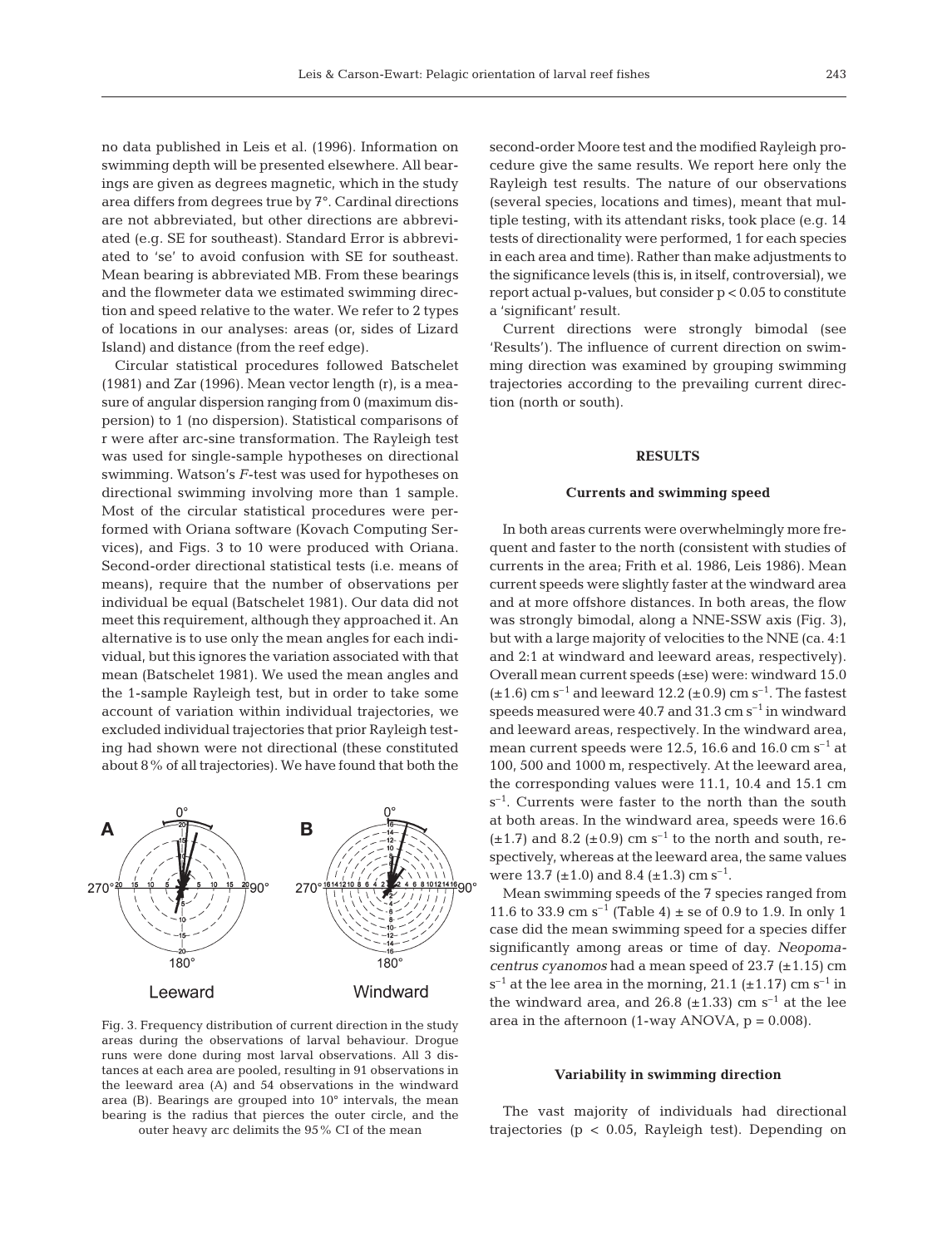| Table 4. Swimming speed (cm $s^{-1}$ ) of larvae. n: number of mean |                                            |  |  |  |  |
|---------------------------------------------------------------------|--------------------------------------------|--|--|--|--|
| speed estimates, se: standard error. See Table 3 for number of      |                                            |  |  |  |  |
|                                                                     | individuals observed at each area and time |  |  |  |  |

| <b>Species</b>           | n | Range of means Range of se |               |
|--------------------------|---|----------------------------|---------------|
| Chromis atripectoralis   |   | $21.6 - 25.2$              | $0.9 - 1.6$   |
| Chrysiptera rollandi     |   | $11.6 - 12.1$              | $0.81 - 0.82$ |
| Neopomacentrus cyanomos  | 3 | $21.1 - 26.8$              | $1.2 - 1.3$   |
| Pomacentrus lepidogenys  | 2 | $15.1 - 16.8$              | $1.2 - 1.8$   |
| Chaetodon aureofasciatus | 2 | $18.4 - 19.6$              | $1.5 - 1.6$   |
| Chaetodon plebeius       |   | 25.1                       | 1.9           |
| Caesio cuning            |   | 33.9                       | 17            |
|                          |   |                            |               |

species, the percentage of individuals with directional trajectories ranged from 80 to 100%, and averaged 94.3, 87.5 and 90.3% at leeward am, windward am and leeward pm areas, respectively. Within species, differences between areas or times in the percentage of directional individuals were small (<10%), with 3 exceptions. These were *Chromis atripectoralis* with differences among times of up to 20%, *Neopomacentrus cyanomos* with differences of 15%, and *Chaetodon aureofasciatus* with a difference of 12.7%. These differences are best examined by the comparison of r-values, below.

In only a few cases did directional variability vary among distances within an area. The r-values for individuals were compared among distances, areas, or times by ANOVA, and in most cases, no differences were found among distances within an area. There were 3 exceptions: *Chaetodon aureofasciatus* in the windward area (100 < 500 < 1000, p = 0.05), *C. plebeius* in the leeward area in the morning  $(100 < 500 < 1000)$ , p = 0.04), and *Neopomacentrus cyanomos* in the leeward area in the morning  $(100 < 1000 < 500, p = 0.01)$ . In each of these cases, the distance closest to shore had the greatest variability in direction (i.e. lowest mean r-value), with r being 0.61 to 0.74 at 100 m, and 0.75 to 0.90 offshore.

Four comparisons of directional variability between windward and leeward areas were possible, and only 1 significant difference was found. In *Chromis atripectoralis*, the leeward trajectories were more variable than the windward ones ( $p = 0.003$ , ANOVA), whereas no windward-leeward differences were found for *Chaetodon aureofasciatus*, *Chrysiptera rollandi* or *Neopomacentrus cyanomos* (all  $p > 0.40$ ).

Differences in directional variability between morning and afternoon at the leeward area were found in some of the 4 possible comparisons by ANOVA. Clear differences were found only for

*Chromis atripectoralis*. This species had significantly more variable  $(p = 0.0006)$  trajectories on cloudy afternoons  $(r = 0.64)$  than on sunny afternoons  $(r = 0.86)$ . In the leeward area, swimming direction was significantly more variable  $(p = 0.009)$ on mornings  $(r = 0.74)$  than on sunny afternoons  $(r = 0.86)$ , but we found no significant difference between mornings and cloudy afternoons (p > 0.10). In *Pomacentrus lepidogenys*, directional variability was marginally higher  $(p = 0.055)$ in the morning  $(r = 0.72)$  than in the afternoon  $(r = 0.82)$ . In contrast, no difference between morning and afternoon directional variability was found for *Neopomacentrus cyanomos* (p > 0.10).

#### **Swimming direction**

At the windward area for the 4 species observed, no differences in swimming direction among distances (100, 500 and 1000 m offshore) were found by Watson's *F*-test. At the leeward area, significant differences among distances were found in 8 of 10 tests (Table 5), but few of these clearly constituted differences in swimming direction among offshore distances. Relatively few of the swimming directions at individual offshore distances were significantly directional (i.e. p < 0.05, Rayleigh test), probably because of the low number of observations, and ambiguous statistical results (e.g.  $A > C$ , but  $A = B$  and  $B = C$ ) were common. In only 4 cases was at least 1 distance significantly directional, and the results unambiguous. For *Chromis atripectoralis*, swimming directions at the 3 distances, although significantly different, were all to the SE, i.e. onshore. Similarly, for *Chaetodon plebeius*, mean swimming directions at all 3 distances were offshore. For *Pomacentrus lepidogenys*, both in the morning and

Table 5. Comparisons of mean swimming direction among distances within the leeward (Lee) area. No differences were found at the windward area. The values are mean bearing in degrees. Bearings with the same font style, or underlined, do not differ significantly (p > 0.05, Watson's *F*-test). ns indicates that none of the distance-specific bearings differed in that area;  $-$ : no data;  $*$ : swimming was significantly directional (p < 0.05, Rayleigh test)

| Species                  |        | Lee am, distance (m) |        |     | Lee pm, distance $(m)$ |        |  |  |
|--------------------------|--------|----------------------|--------|-----|------------------------|--------|--|--|
|                          | 100    | 500                  | 1000   | 100 | 500                    | 1000   |  |  |
| Chromis atripectoralis   | $151*$ | $105*$               | 166*   |     | ns                     |        |  |  |
| Chrysiptera rollandi     | 165    | 346                  | 227    |     |                        |        |  |  |
| Neopomacentrus cyanomos  |        | ns                   |        | 254 | 325                    | 187    |  |  |
| Pomacentrus lepidogenys  | 200    | 266                  | $93*$  | 188 | 249                    | $163*$ |  |  |
| Chaetodon aureofasciatus | 275    | 267                  | 10     |     |                        |        |  |  |
| Chaetodon plebeius       | 215    | 291                  | $308*$ |     |                        |        |  |  |
| Caesio cuning            | $273*$ | 46*                  | 310    |     |                        |        |  |  |
|                          |        |                      |        |     |                        |        |  |  |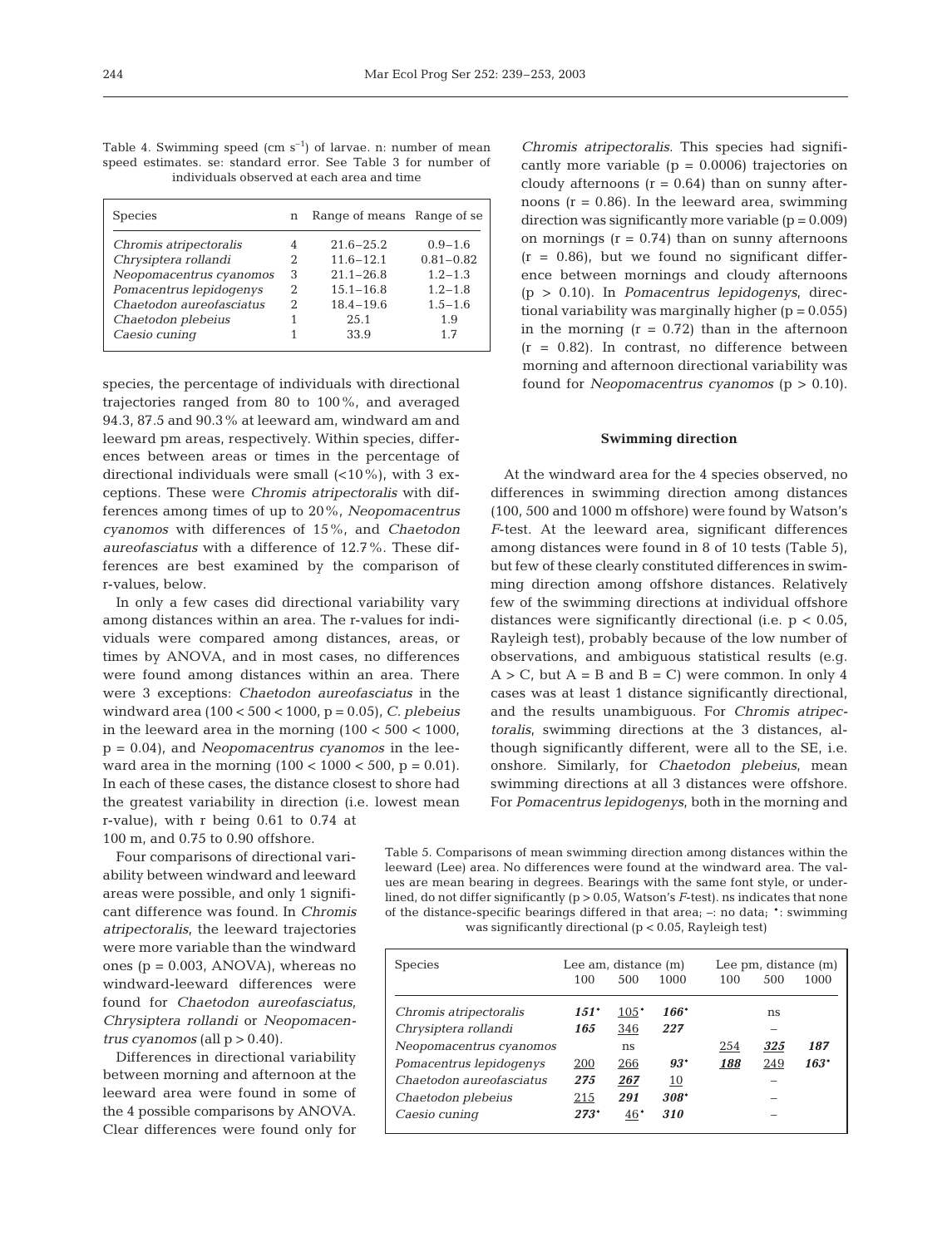

Fig. 4. *Chromis atripectoralis.* Frequency distribution of mean swimming directions of larvae with directional trajectories. Mean bearings of individual fish are grouped into 10° intervals. The overall mean bearing (MB) is the radius that pierces the outer circle, and the outer heavy arc delimits the 95% CI of the mean. r is the mean vector length, p is from the Rayleigh test. (A) Leeward area, morning,  $n = 42$ ,  $r = 0.58$ , MB =  $142^{\circ}$ ,  $p < 0.0001$ ; (B) leeward area, afternoon, sunny conditions,  $n = 29$ ,  $r = 0.36$ , MB =  $198^{\circ}$ ,  $p = 0.02$ ; (C) leeward area, afternoon, cloudy conditions,  $n = 12$ ,  $r = 0.39$ , MB = 269°,  $p > 0.10$ ; (D) windward area, morning,  $n = 39$ ,  $r = 0.48$ , MB =  $151^{\circ}$ , p < 0.0001

afternoon*,* mean swimming direction at 1000 m was onshore, whereas at the other distances it was to the SSW to SW (offshore). *Caesio cuning* swam offshore at 100 and 1000 m, but onshore at 500 m. The low number of observations of the latter species make this result somewhat suspect, but it is notable that such differences were found at all locations less than 1000 m apart.

Four of the 7 species had significant directional swimming patterns (Rayleigh test) when overall patterns (i.e. pooled among distances within areas) were considered (Figs. 4 to 10). *Chromis atripectoralis* (Fig. 4) swam directionally SE at both leeward and windward areas in the morning: i.e. onshore in the lee area, but offshore in the windward area. In the afternoon in the lee area, this species swam SSW, on average, during sunny periods, but had no overall directionality during cloudy periods (mean direction was westerly, but was not significant). When all afternoon trajectories for *C. atripectoralis* were pooled, they were significantly directional SSW ( $MB = 206^\circ$ , p = 0.03).

The 2 *Chaetodon* species had similar patterns of directional swimming. Neither the leeward nor the windward distributions of *Chrysiptera aureofasciatus*



Fig. 5. *Chaetodon aureofasciatus.* Frequency distribution of mean swimming directions of larvae with directional trajectories. Symbols as in Fig. 4. (A) Leeward area, morning, n = 30,  $r = 0.24$ , MB = 308°, p > 0.10; (B) windward area, morning,  $n = 37$ ,  $r = 0.19$ ,  $MB = 110^{\circ}$ ,  $p > 0.10$ 

(Fig. 5) were significantly directional, but mean direction was WNW in the leeward area and ESE in the windward area: i.e. offshore at both. For *C. plebeius* (Fig. 6), the leeward distribution was significantly directional to the west: i.e. offshore.

Neither *Chrysiptera rollandi* nor *Caesio cuning* had significant directional overall swimming distributions. *C. rollandi* (Fig. 7) swam, on average, S to SW at both



Fig. 6. *Chaetodon plebeius.* Frequency distribution of mean swimming directions of larvae with directional trajectories. Leeward area, morning,  $n = 34$ ,  $r = 0.34$ , MB = 272°,  $p = 0.02$ . Symbols as in Fig. 4



Fig. 7. *Chrysiptera rollandi.* Frequency distribution of mean swimming directions of larvae with directional trajectories. Symbols as in Fig. 4. (A) Leeward area, morning,  $n = 36$ ,  $r = 0.12$ ,  $MB = 242^{\circ}$ ,  $p > 0.10$ ; (B) windward area, morning,  $n = 32$ ,  $r = 0.24$ , MB = 181 $\degree$ , p > 0.10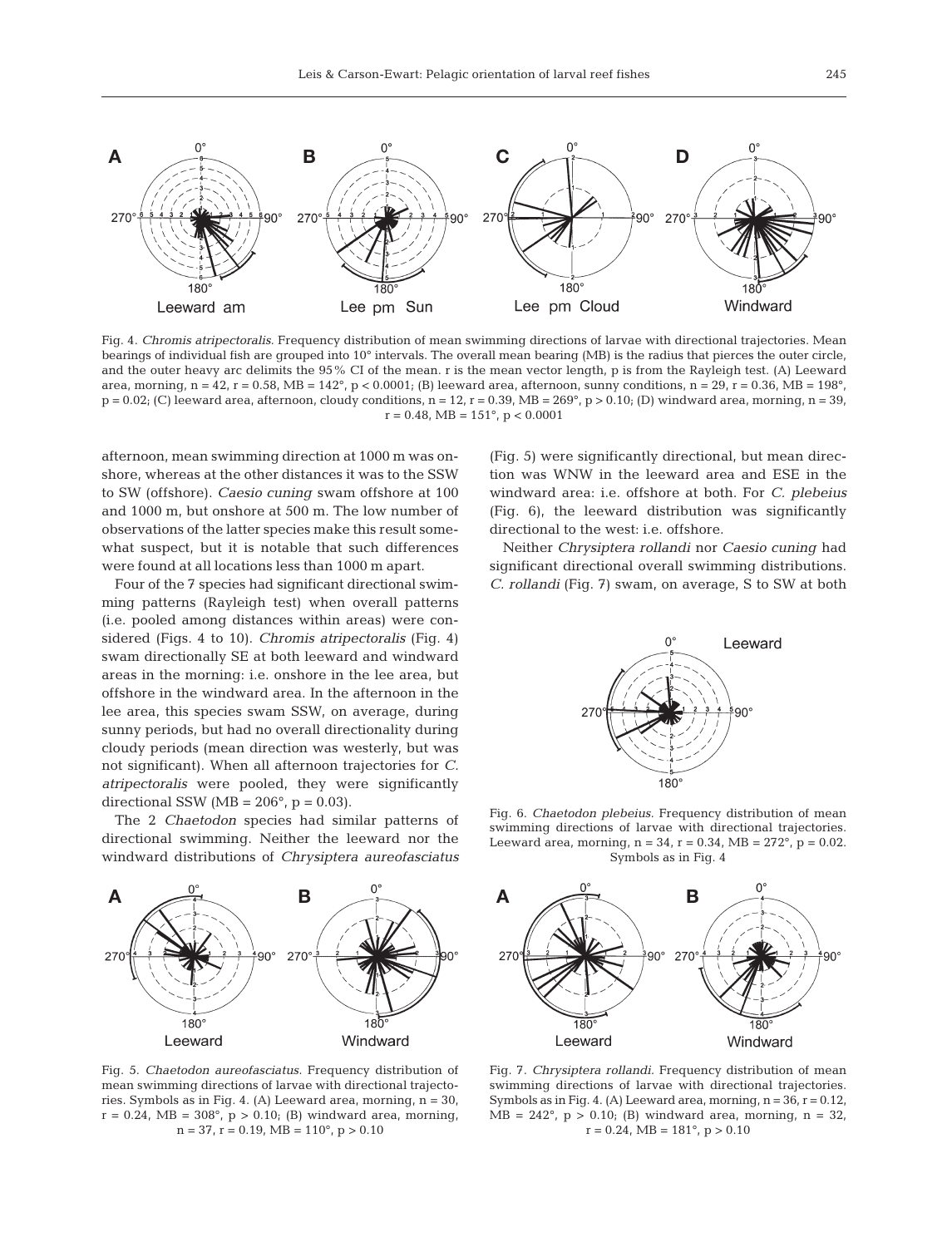

Fig. 8. *Caesio cuning.* Frequency distribution of mean swimming directions of larvae with directional trajectories. Leeward area, morning,  $n = 11$ ,  $r = 0.43$ ,  $MB = 332^{\circ}$ ,  $p > 0.10$ . Symbols as in Fig. 4

leeward and windward areas (more-or-less parallel to shore), but neither distribution was significantly directional. *Caesio cuning* (Fig. 8) swam on average NNW (offshore), but this overall distribution was not significantly directional, undoubtedly due to among-distance differences in swimming direction.

In the leeward area *Pomacentrus lepidogenys* (Fig. 9) on average swam SE (onshore) in the morning and SSW (roughly parallel to shore) in the afternoon. However, only the afternoon distribution was significantly directional, and, as with *Caesio cuning*, this was undoubtedly due to among-distance differences in swimming direction.

*Neopomacentrus cyanomos* (Fig. 10) swam directionally on the windward side, but not on the leeward side. On the leeward side, this species swam on average ENE in the morning, and west in the afternoon, although neither distribution was significantly directional. On the windward side, this species swam to the south, and this distribution was significantly directional.

Windward-leeward comparisons of swimming directions were possible by Watson's *F*-test for 4 species, and 2 were significantly different. The distribution of swimming directions in *Chaetodon aureofasciatus* was

significantly different  $(p = 0.0003)$ in the 2 areas, and in both cases mean direction was offshore (Fig. 5). *Neopomacentrus cyanomos* larvae also differed significantly in swimming direction  $(p = 0.002)$  in the 2 areas (Fig. 10), swimming ENE (onshore) in the leeward area, and south (roughly parallel to shore) in the windward area. In contrast, *Chromis atripectoralis* swam SE in both areas in the morning, and the 2 mean directions were not different (p > 0.10, Fig. 4). *Chrysiptera rollandi* did not differ in swimming direction between areas  $(p > 0.10)$ ,



Fig. 9. *Pomacentrus lepidogenys.* Frequency distribution of mean swimming directions of larvae with directional trajectories. Symbols as in Fig. 4. (A) Leeward area, morning, n = 37,  $r = 0.17$ , MB = 151°,  $p > 0.10$ ; (B) leeward area, afternoon,  $n = 20$ ,  $r = 0.53$ ,  $MB = 195^\circ$ ,  $p = 0.003$ 

and it had no swimming directionality in either area (Fig. 7).

In the afternoon, swimming directions were more westerly than in the morning. Two of the 3 species (all pomacentrids) for which we made morning-afternoon comparisons (only at the leeward area) of mean swimming direction differed significantly (Watson's *F*-test) between times. In the morning, *Chromis atripectoralis* swam SE, but in the afternoon, its mean swimming direction was significantly more westerly, regardless of whether comparisons were made with sunny periods  $(p = 0.03)$ , cloudy periods  $(p = 0.00004)$  or with both combined ( $p = 0.001$ , Fig. 4). In the afternoon, swimming directions of this species were significantly more westerly under cloudy conditions than under sunny conditions (p = 0.03). Similarly, *Neopomacentrus cyanomos* larvae swam SE in the morning and SSW in the afternoon, and the 2 means were significantly different ( $p = 0.002$ , Fig. 10). Although in the afternoon mean swimming direction of *Pomacentrus lepidogenys* larvae was more westerly than in the morning (SSW vs SE), the 2 means were not significantly different  $(p > 0.10, Fig. 9)$ .



Fig. 10. *Neopomacentrus cyanomos.* Frequency distribution of mean swimming directions of larvae with directional trajectories. Symbols as in Fig. 4. (A) Leeward area, morning,  $n = 41$ ,  $r = 0.25$ , MB = 78°,  $p = 0.07$ ; (B) leeward area, afternoon,  $n = 28$ ,  $r = 0.15$ , MB = 272°, p > 0.10; (C) windward area, morning, n = 33, r = 0.33, MB = 180°,  $p = 0.03$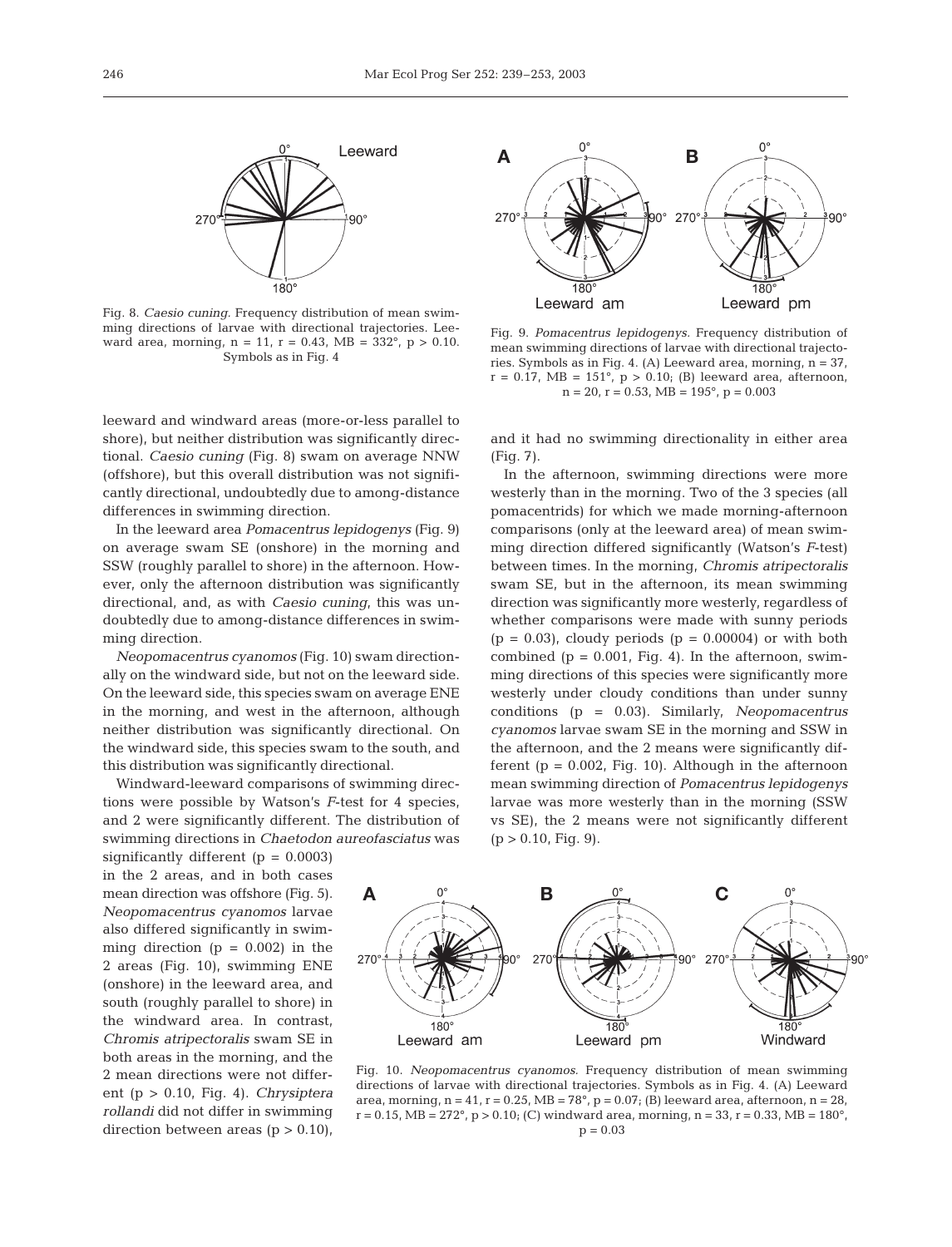# **Influence of current direction on swimming direction**

It was possible to make 12 (species  $\times$  area  $\times$  time) comparisons of swimming direction under different current directions (in other cases, too few observations of behaviour under southerly currents were available for valid testing). In 11 cases, there was no indication of any influence of current direction on swimming direction. The difference in mean swimming bearing between south and north currents in these 11 cases ranged from 12 to 81° (mean 32°, SE 7°), and in no cases were the mean swimming bearings significantly different (Watson's *F*-test, p > 0.05). The 12th case was *Chaetodon plebeius* (lee, am) wherein the mean swimming bearings were significantly different  $(p = 0.03)$ : in southerly currents, the mean swimming bearing was NE (34°), whereas in northerly currents, it was west (256°). However, only 5 individuals of this species were observed in southerly currents (22 in northerly currents), so the reliability of the result for this species is somewhat dubious. Thus, we conclude there was little evidence that current direction influenced swimming direction.

#### **Net swimming direction and speed**

Net swimming directions measured by the locations of the divers at the start and end of the observations on each larva represent the combination of current and larval fish velocity. Of most interest regarding orienta-

tion are net swimming directions or speeds that differ from those of current directions. This was examined either in terms of the actual compass directions, or whether net swimming direction was more toward or away from the reef than the current, or whether the component of net fish speed along the current axis differed from current speed.

Net swimming directions of both *Chaetodon plebeius* and *Chromis atripectoralis* differed in every case from current compass direction (Table 6). No other species had such differences. The differences for *C. plebeius* and *C. atripectoralis* are expected based on their swimming directions and the current regime. Both species had a strong east-west component to their swimming, and highly directional swimming, and this would produce the greatest deviation in net swimming from the north-south current. Other species either did not have highly directional swimming or lacked a strong eastwest swimming component.

In no case did net swimming direction of any species differ between windward and leeward areas. In contrast, all 3 of the testable species *(Chromis atripectoralis, Neopomacentrus cyanomos* and *Pomacentrus lepidogenys)* differed in net swimming direction between morning and afternoon (tested at the leeward area only, p < 0.02, Watson's *F*-test). In each case, net swimming direction in the afternoon was westerly, whereas in the morning it was easterly (Table 6).

The net swimming direction of individual larvae might be either more toward the reef or more away from it than was the current direction, or it might not differ. We found cases of each, and again, it was the

Table 6. Mean net swimming direction and its difference from mean current direction in degrees, for leeward (lee) and windward areas. Parentheses contain p from Rayleigh test (mean direction) and Watson's *F-*test (difference from current). For Rayleigh test, p < 0.05 indicates directional net swimming. For Watson's *F*-test, p < 0.05 indicates net swimming direction significantly different from current direction, ns indicates p > 0.10. Square brackets contains the direction in which net swimming differs from current. –: no data

| <b>Species</b>           | Mean<br>direction<br>(p) | Lee am $\longrightarrow$<br>Difference<br>from current<br>(p) | Mean<br>direction<br>(p) | $\frac{1}{\sqrt{1-\frac{1}{2}}}\csc{\frac{1}{2}}$ Lee pm<br>Difference<br>from current<br>(p) | Mean<br>direction<br>(p) | Windward —<br>Difference<br>from current<br>(p) |
|--------------------------|--------------------------|---------------------------------------------------------------|--------------------------|-----------------------------------------------------------------------------------------------|--------------------------|-------------------------------------------------|
| Chromis atripectoralis   | 107<br>(0.003)           | $151$ [E]<br>(0.00001)                                        | 254<br>(n <sub>s</sub> ) | 141 [W]<br>(0.0003)                                                                           | 99<br>(0.05)             | 102 [E]<br>(0.0002)                             |
| Chrysiptera rollandi     | 332<br>(0.01)            | 36 [W]<br>(n <sub>s</sub> )                                   |                          |                                                                                               | 17<br>(n <sub>s</sub> )  | $8$ [E]<br>(n <sub>s</sub> )                    |
| Neopomacentrus cyanomos  | 22<br>(0.00002)          | $15$ [E]<br>(n <sub>s</sub> )                                 | 264<br>(n <sub>s</sub> ) | 56 [W]<br>(n <sub>s</sub> )                                                                   | 47<br>(0.01)             | 31 [E]<br>(n <sub>s</sub> )                     |
| Pomacentrus lepidogenys  | 27<br>(n <sub>s</sub> )  | 35 [E]<br>(n <sub>s</sub> )                                   | 270<br>(0.08)            | 13 [W]<br>(n <sub>s</sub> )                                                                   |                          |                                                 |
| Chaetodon aureofasciatus | 3<br>(0.03)              | 22 [W]<br>(n <sub>s</sub> )                                   |                          |                                                                                               | 32<br>(< 0.000001)       | $9$ [E]<br>(n <sub>s</sub> )                    |
| Chaetodon plebeius       | 302<br>(n <sub>s</sub> ) | 75 [W]<br>(0.02)                                              |                          |                                                                                               |                          |                                                 |
| Caesio cuning            | 4<br>(0.000001)          | 6 [W]<br>(n <sub>s</sub> )                                    |                          |                                                                                               |                          |                                                 |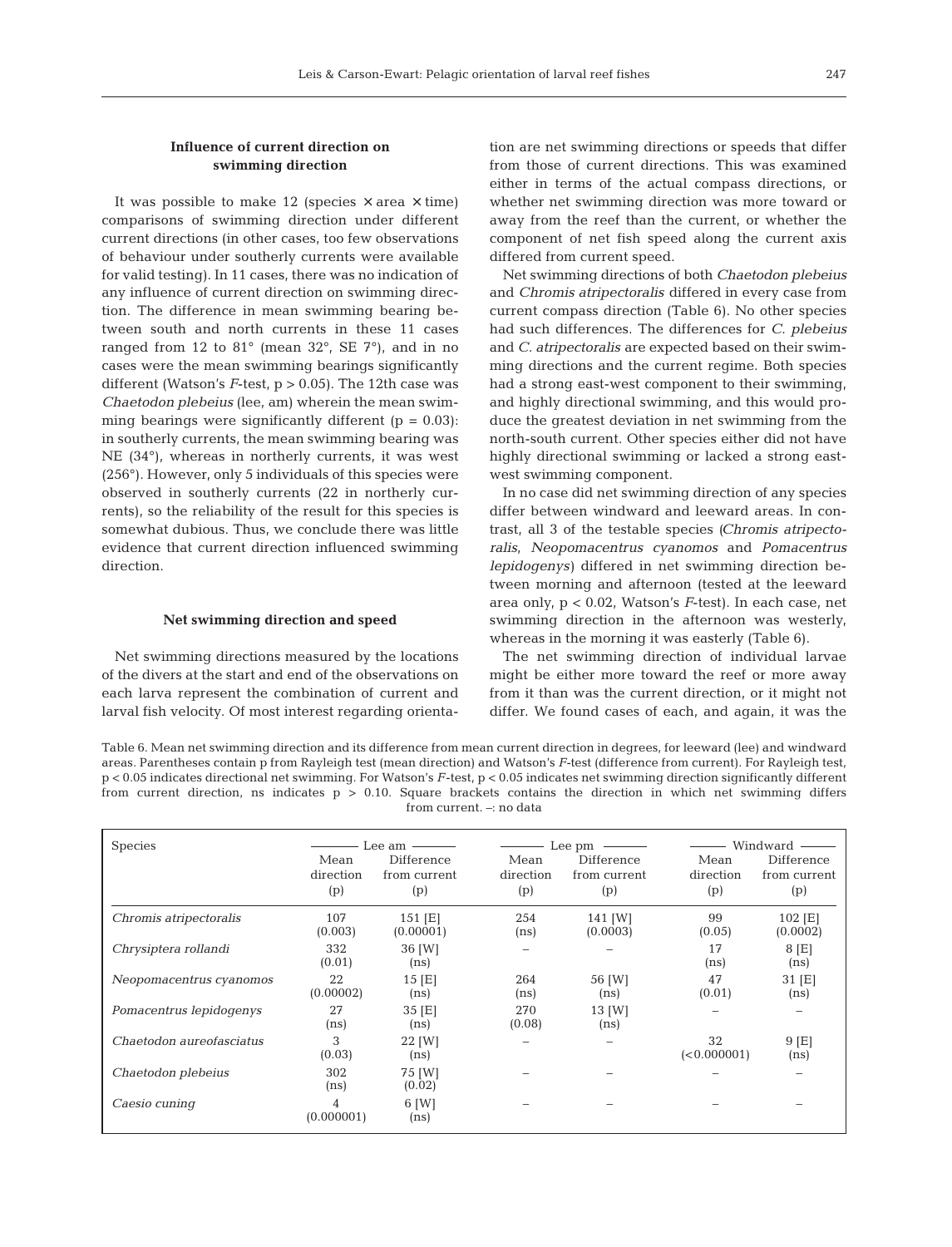species with the strongest east-west (i.e. cross-current) swimming that had net swimming direction significantly different (by the Sign test) from the current.

At the leeward area in the morning, *Chromis atripectoralis* (p = 0.02, n = 27) and *Neopomacentrus cyanomos* ( $p = 0.05$ ,  $n = 32$ ) swam significantly more toward the reef than the current's direction, and *Chrysiptera rollandi* swam significantly more away from the reef ( $p = 0.05$ ,  $n = 28$ ). In the morning neither *Pomacentrus lepidogenys* nor *Chaetodon plebeius* had significant on/offshore directionality relative to current, and the same was true for the 3 pomacentrids for which we had afternoon data.

At the windward area, *Chromis atripectoralis* swimming direction was significantly more offshore than was the current direction ( $p = 0.005$ ,  $n = 38$ ). The other 3 windward species were not significantly more onor offshore than the current in the windward area  $(p > 0.10)$ .

In *Chaetodon atripectoralis* net swimming direction did not differ from currents when leeward and windward areas were treated separately  $(p = 0.10, n = 28)$ and 43, respectively). Net swimming for this species did, however, become significantly more offshore than current if data from the 2 areas were pooled ( $p = 0.02$ ,  $n = 71$ . In contrast, the pomacentrids differed between areas: they either swam toward the reef in one area and away in the other *(Chromis atripectoralis)*, or had a significant net swimming direction in one area, but not the other *(Chrysiptera rollandi* and *Neopomacentrus cyanomos)*.

The component of net swimming speed parallel to the current axis might be greater than, less than, or equal to the current speed, indicating, respectively, enhanced, decreased or equivalent dispersal relative to passive behaviour. *Chromis atripectoralis* consistently decreased dispersal by 4 to 7 cm  $s^{-1}$ , depending on area and time. This is because it had a strong, consistent southerly component to its swimming; i.e. opposing the mean current. *Chaetodon plebeius* also

decreased dispersal by about 7 cm  $s^{-1}$  for the same reason (Table 7).

Two cases of apparently enhanced dispersal were detected by net speed, but both were somewhat dubious. We had appropriate data from only 10 *Caesio cuning*, so although the 95% CI of the negative mean net fish speed along the current axis excluded 0, indicating enhanced dispersal, there were not significantly more negative than positive values (Table 7). For *Neopomacentrus cyanomos* larvae at the windward area, the apparently enhanced dispersal of about  $4 \text{ cm s}^{-1}$  was probably due to an interaction between the species' vertical distribution and our current measurement technique. Mean swimming direction of this species was opposite the prevailing current at the windward area, and that should have led to decreased, not enhanced, dispersal. *N. cyanomos* had the shallowest vertical distribution of any species studied, with a mean depth less than 3 m (authors' unpubl.), whereas the current-drogue depth was at 5 to 6 m. Surface currents near Lizard Island are faster and more downwind than are currents at 6 m (Leis 1986), so it seems possible that *N. cyanomos* larvae were swimming in water moving faster to the north than the drogue-tagged water, thus violating the important assumption that the drogue represented movement of the water in which the fish was swimming. The net swimming speed in the direction of the current for the other 3 species did not differ from the current speed (Table 7), nor did speeds of *N. cyanomos* at the leeward area.

# **DISCUSSION**

The 7 species observed in this study were capable swimmers that, as individuals, overwhelmingly swam in a directional manner and at speeds greater than local currents. Some spatial difference in swimming trajectories was evident, as were some temporal differences. Some species seemed to be using a sun compass

Table 7. Comparison of net fish speed component in the direction of the current, to the current speed, for leeward (lee) and windward areas. Values are the mean differences between the speeds in cm  $s^{-1}$  (95% CI) calculated on a paired basis (positive indicates current speed greater than net fish speed, i.e. fish swam against the current, and negative indicates net fish speed faster than current speed, i.e. fish swam with the current). p is from the 2-tailed Sign test for difference between the 2 speeds; ns:  $p > 0.10$ ; n: number of paired current speed and net fish speed observations;  $-$ : no data

| <b>Species</b>                                                                                                                   | Lee am                                                                                                                                                    | Lee pm                                                                                                  | Windward                                                                                                                                |
|----------------------------------------------------------------------------------------------------------------------------------|-----------------------------------------------------------------------------------------------------------------------------------------------------------|---------------------------------------------------------------------------------------------------------|-----------------------------------------------------------------------------------------------------------------------------------------|
| Chromis atripectoralis<br>Chrysiptera rollandi<br>Neopomacentrus cyanomos<br>Pomacentrus lepidogenys<br>Chaetodon aureofasciatus | $7.1 \pm 4.1$ , p = 0.02, n = 27<br>$2.3 \pm 3.6$ , ns, n = 28<br>$0.5 \pm 4.3$ , ns, n = 41<br>$-1.3 \pm 3.1$ , ns, n = 38<br>$1.4 \pm 4.6$ , ns, n = 28 | $5.7 \pm 3.7$ , p = 0.05, n = 42<br>-<br>$1.2 \pm 4.4$ , ns, n = 31<br>$-1.0 \pm 4.3$ , ns, n = 23<br>- | $4.3 \pm 4.0$ , p = 0.05, n = 38<br>$1.0 \pm 2.1$ , ns, n = 38<br>$-3.8 \pm 3.2$ , p = 0.05, n = 32<br>$2.2 \pm 3.2$ , p = 0.10, n = 43 |
| Chaetodon plebeius<br>Caesio cuning                                                                                              | $6.8 \pm 4.4$ , p = 0.05, n = 20<br>$-12.3 \pm 7.9$ , p = 0.07, n = 10                                                                                    | $\qquad \qquad -$<br>$\overline{\phantom{a}}$                                                           | -                                                                                                                                       |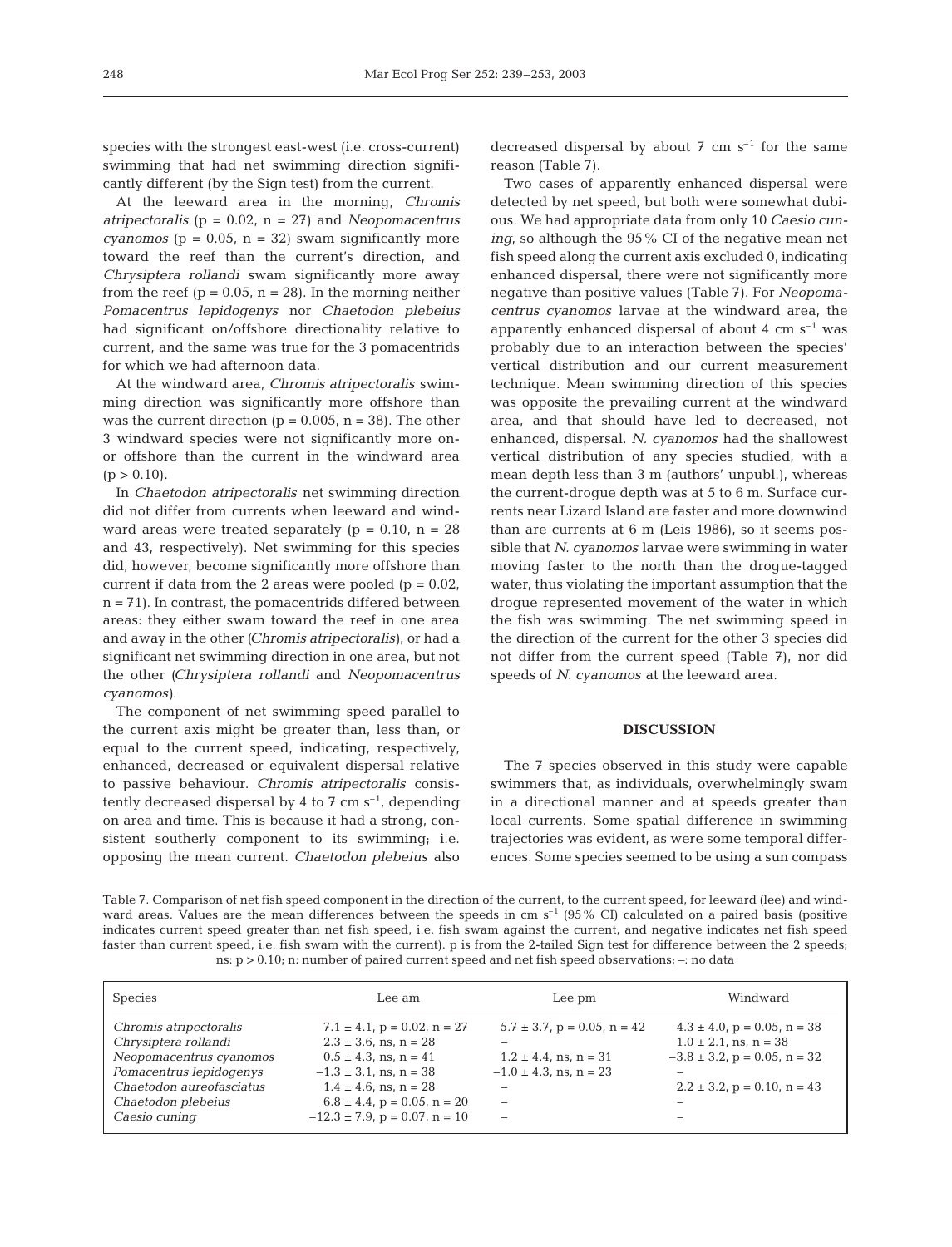for orientation, whereas others swam in a way that indicates they knew where the island was and were using it for orientation. There was little indication that currents affected swimming direction.

Larvae of the species we studied are unlikely to be exceptional in their abilities to swim and orientate. They were not chosen for any characteristics other than abundance in light-trap catches, and amenability for *in situ* observation. Their size and development at settlement and pelagic duration range over the lower values of those reported among reef-fish species (references in Table 2). They include species that spawn pelagic eggs and those that spawn demersal eggs, and species with distributions ranging from relatively local *(Chaetodon aureofasciatus—*Australia to southern New Guinea) to extremely wide (*Chromis atripectoralis—*Australia to Japan, and Seychelles to Tuamotus).

## **Swimming speed**

Six of the 7 studied species were 'effective' swimmers that swam faster than local currents in both areas, some up to nearly 3 times as fast. All swam at openwater speeds similar to those reported for them previously (Leis & Carson-Ewart 1997). The single exception, *Chrysiptera rollandi*, swam at speeds similar to that of the average current at the leeward area, but about 3 cm  $s^{-1}$  less than average currents at the windward area. No within-species differences in swimming speed were found between areas or times, with the exception that *Neopomacentrus cyanomos* swam 12 to 20% faster at the leeward than at the windward area. Differences in swimming speed between locations have been reported in other species or situations (Leis & Carson-Ewart 1999, 2001, 2002) and could have large implications for the ultimate location of the larvae at the end of their pelagic period.

Predictions of cruising speed among species based on size of settlement-stage larvae are likely to be imprecise at best (Leis & Carson-Ewart 1997). The largest species, *Caesio cuning,* was indeed the fastest, but the smallest, *Chromis atripectoralis,* was second fastest. Further, 2 closely related species, *Chaetodon plebeius* and *C. aureofasciatus,* of very similar in size and morphology, differed in mean speed by about 30%.

# **Directional variability**

In only 4 of 19 cases (species  $\times$  area  $\times$  time) was a spatially-dependent difference in variability (expressed as r-values) of the individual trajectories detected. In all 3 cases of distance-related (i.e. on-offshore) differ-

ences in variability, the most inshore trajectories were the most variable. In no case was this difference in directional variability found in the same species at both areas, so this brings into question the reality of this apparent pattern. Interpretation of the single between-area (i.e. windward-leeward) difference in variation in directionality was similarly unclear, as only 1 of 4 such comparisons revealed significant differences. In this case, *Chromis atripectoralis* larvae were more directionally variable in the leeward than in the windward area, but swimming in both areas was still significantly directional, and to the SE.

A higher proportion (3 of 5) of temporal comparisons revealed significant differences in directional variability. Morning trajectories were more variable than afternoon trajectories for 2 of the 3 pomacentrids. In *Chromis atripectoralis*, afternoon trajectories were more variable under 100% cloud than under clear skies. This is consistent with other indications (below) that this species uses a sun compass for orientation. It is possible that the morning trajectories of pomacentrids were more variable than those on sunny afternoons because conditions on the mornings when we made observations were more variable (i.e. some observations were made under cloudy or partly cloudy skies), but more work would be required to test this.

#### **Swimming direction and implied cues**

Within area (among distance) differences in swimming direction were uncommon, and the only 2 clear instances of this involved *Pomacentrus lepidogenys* and *Caesio cuning* at the leeward area. One possible explanation for this behaviour is that *P. lepidogenys* larvae have a preferred offshore distance from the reef: 1000 m is too far offshore, so the larvae swim shoreward, whereas <500 m is too close, so the larvae swim offshore. This is consistent with previous studies showing pomacentrid larvae to be more abundant nearshore than offshore (Leis & McCormick 2002). Larvae of *P. lepidogenys* swim at ca. 15 cm s<sup>-1</sup>, so could reach the reef within 1 h from 500 m. A preferred distance suggests that *P. lepidogenys* can detect not only the bearing, but also the distance, to the nearest reef, a suggestion that requires further study. The differences in swimming direction among distances in *C. cuning* should be treated cautiously, given the few individuals of this species that we studied.

Windward-leeward comparisons revealed speciesspecific differences in swimming direction among the 4 species examined. One species swam offshore in both areas, 1 swam onshore at the leeward area and approximately parallel to shore on the windward, 1 swam SE at both areas, and 1 had no directionality at either area.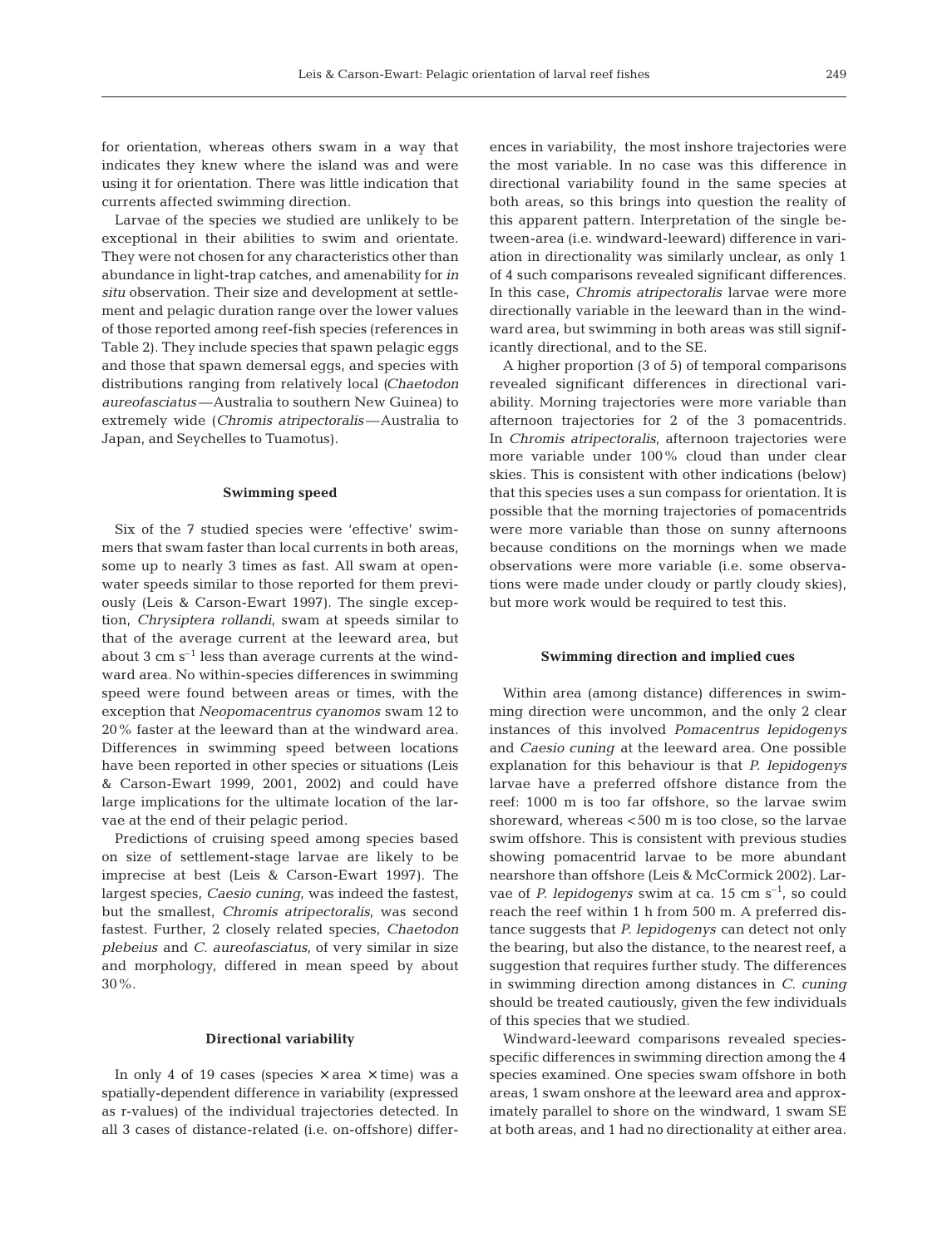The swimming patterns of the pomacentrids suggest solar compass orientation, but those of the chaetodontids do not. Morning-afternoon comparisons of pomacentrids (all at the leeward area) revealed that swimming was more westerly in the afternoon than in the morning (albeit 1 was not significantly more westerly). This, plus the observation that afternoon trajectories of *C. atripectoralis* were more variable both within individuals and among individuals under conditions of full cloud than under sunny conditions, all imply that these pomacentrids were utilizing a sun compass orientation. Further work to specifically assess this indication is warranted. In contrast, the offshore swimming of the butterflyfish larvae strongly suggests that they knew where the island was, and used a reef-based cue to orientate their swimming.

An earlier study off Lizard Island during the day (Leis et al. 1996) concluded that the average swimming direction of a group of 30 species was offshore. In the present study based on a different data set we detected a more complex picture because we concentrated on fewer species, enabling sufficient replication so that patterns of individual species could be determined. We found strong differences among species, but also apparent family-level patterns of orientation. Pomacentrids seemingly used sun-compass orientation, apparently without regard to the position of the reef (except *Pomacentrus lepidogenys)* and chaetodontids swam offshore from the reef. Even within families, species differed in among-individual variation in swimming direction, and in the directions they swam. *Chromis atripectoralis* was the least variable pomacentrid, whereas *Chrysiptera rollandi* was the most variable, and *Chaetodon atripectoralis* was more variable than was *C. plebeius.*

If solar cues were used for orientation by larval pomacentrids, several implications arise. First, orientation should be both less precise and less accurate under cloudy conditions. These frequently arise during the spawning season on the Great Barrier Reef as it is also the rainy season, and cyclones are not infrequent. Thus, meteorological conditions might have an effect on settlement intensity or locality, but we are unaware of any studies that have addressed this possibility. Solar cues would be useful over broad spatial scales. For example, they could assist larvae in the Coral Sea to swim to the west and thereby find settlement sites on the Great Barrier Reefs. Use of a solar cue would not necessarily assist in locating a particular reef, and would be independent of the distance from or bearing to any reef. Stobutzki & Bellwood (1998) found that pomacentrid larvae swam toward Lizard Island at night, implicating a reef-based cue. So, different cues may be used at night to during the day. Sun-compass orientation has been shown or inferred for marine jellyfishes (Shanks & Graham 1987, Hamner et al. 1994) and larval crabs (Shanks 1995), but not previously for larval reef fishes.

The use of reef-based cues also has implications, although at present, identification of the cues is speculative. In at least 3 of the species studied, there was evidence of remote detection of the Lizard Island reefs presumably by reef-based cues. The 2 species of chaetodontid larvae did not vary in swimming direction with distance offshore, as might be expected if using some reef-based cues (e.g. reef odour), but they did have more variable swimming trajectories when closest to the reefs. We speculate that they were searching for the near-by reef or shifting from using a cue suited to long-distance orientation, to another suited to short distances (e.g. Kingsford et al. 2002, Myrberg & Fuiman 2002). In contrast, *Pomacentrus lepidogenys* swam toward the reef when furthest from it, but not when closer, implying a distance-dependent response to a reef-based cue. The sensory abilities of these 3 species remain unstudied. At least some pomacentrid larvae hear reef sounds and use them for navigation (Leis et al. 2002 & unpubl.), and some pomacentrid larvae use olfactory cues over small scales to find settlement habitat (reviewed in Leis & McCormick 2002). Nothing is known about sensory abilities in chaetodontid larvae, although what appear to be morphological specializations for hearing are present in some species (Webb 1998, Webb & Smith 2000). Whatever cues were used obviously operate over scales of at least 1 km, and should be useful in locating individual reefs. The distance-specific swimming directions found in *Caesio cuning* also are an indication of an ability to detect reef cues, but we only made observations on few individuals, so any interpretations must be suspect. Orientation of fish larvae using reef-based cues has been shown or inferred by several studies (e.g. Montgomery et al. 2001, Leis & McCormick 2002).

Temporally- or spatially-dependent differences in behaviour that we document here in swimming direction and speed, and in directional variability, mean that realistic modelling of dispersal by reef-fish larvae will be a complex challenge. We found differences in behaviour that can influence dispersal trajectories among species, between morning and afternoon, between sunny and cloudy periods, among distances 0.1 to 1 km apart in an area, and between areas a few km apart. Our observations were made during the day, and it is likely that behaviour differs at night. Therefore it is clear that recent welcome attempts to include behaviour of larvae in dispersal models (e.g. Wolanski et al. 1997, Porch 1998, Armsworth 2000) will have to include considerably more behavioural complexity if the goal is realism. Only when we understand what causes these differences will it be possible for mod-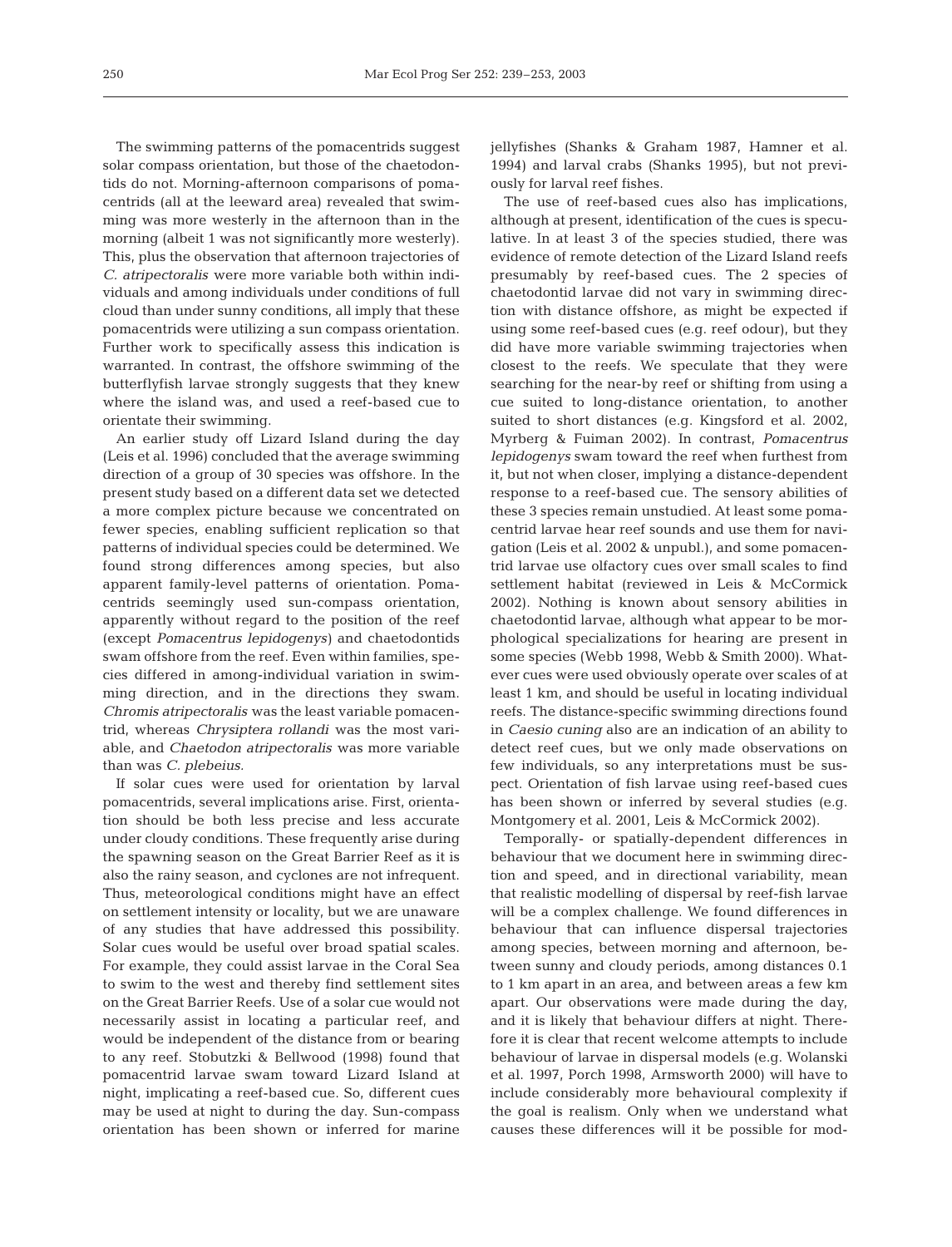ellers to adequately incorporate behaviour of larvae into their dispersal models.

A few of the larvae released 100 m from the reef edge reached the reef, and we consider that they encountered the reefs because of their pelagic swimming direction rather than by reef-seeking behaviour per se. At the leeward area in the morning, 7 individuals reached the reef during the 10 min observation period: 6 were *Chromis atripectoralis* which had a strong onshore swimming direction (SE) in the morning. A single *Pomacentrus lepidogenys* also reached the reef edge. The 3 species released in the afternoon had more westerly trajectories, and no larvae reached the reef. Of the 4 species released near the windward reef, none crossed onto the reef, and only 2 *Neopomacentrus cyanomos* came within view of it (both turned away offshore). None of these 4 species had onshore average windward trajectories.

#### **Interaction of current and swimming**

Our observations gave little indication that current direction influenced swimming direction. However, due to the distribution of current directions (bimodal and strongly to the north) few individuals were observed under southerly currents. We would not expect larval fish swimming to be influenced by currents because a pelagic animal cannot detect currents (other than those created by its own swimming) without an outside reference (Montgomery et al. 2001, Leis & Mc-Cormick 2002). No fish larvae are known to be able to detect outside reference cues (e.g. magnetic fields), but much remains unknown about sensory abilities of larval reef fishes (Leis et al. 1996, Kingsford et al. 2002).

All 7 species studied here are capable of orientated swimming, at least at the individual level, and in most cases at a population level, at speeds faster than local currents. This implies that they have much control over their position. However, their through-water trajectories must be combined with water movement to determine their net trajectories relative to the bottom or to reefs. Although the net swimming directions and speeds were less accurate than the through-water measurements, they are arguably more relevant to the question of finding reefs and reaching them. The predominantly northerly currents greatly influenced net swimming speeds and directions. Most net swimming directions were more nearly onshore-offshore than were swimming directions through the water because the currents in part cancelled the common southerly component of the swimming trajectories, leaving a predominant east-west (on-offshore) component.

At least 6 of the 7 studied species provided indications that behaviour resulted in net movement different

from passive drift with currents. *Chromis atripectoralis* was the most consistent, because it differed from average current direction, it moved more on-shore or offshore than current, and it decreased dispersal by about half of average current speed. *Chaetodon plebeius* differed from average current direction and decreased dispersal by about the same as *C. atripectoralis. Chaetodon aureofasciatus* moved more offshore than did currents (if data from both areas were pooled). *Caesio cuning* may have enhanced dispersal by swimming in the direction of the current, but low numbers of individuals observed made this result equivocal. *Neopomacentrus cyanomos* moved more onshore than did currents, but only in the morning at the leeward area, and may have augmented dispersal at the windward area. Finally, *Chrysiptera rollandi* moved more offshore than currents, but only at the leeward area. There was no indication that behaviour affected net movement in *Pomacentrus lepidogenys,* but this species had distancespecific swimming directions that would alter currentderived trajectories at some locations*.* It has been argued that settlement-stage reef-fish larvae have swimming and sensory capabilities that should enable control over trajectories and alter them from passive drift with currents (Leis & Carson-Ewart 1997, Stobutzki & Bellwood 1997, Leis & McCormick 2002), but deviation from passive drift has not been demonstrated previously in settlement-stage reef-fish larvae.

Our results do not suggest that individual larvae can detect and respond to currents in the pelagic environment resulting in trajectories that differ from passive drift. Rather, it is likely that the behaviour was a response to the presence of the Lizard Island reefs, the position of the sun, or perhaps a genetically determined tendency to swim against the average currents of the area, using a solar compass to achieve this.

The average behaviour of a species can be misleading with respect to population demographics and zoogeography. For example, a species may appear to have current-controlled passive dispersal (i.e. acceptance of the null hypothesis), when, in fact, roughly equal numbers of individuals, enhance, decrease, or do not alter current-based dispersal. In such a species, roughly equal numbers may self-recruit to the natal population, recruit to a population very far downstream, and recruit to where the currents take them. For this reason, it is useful to consider not only average behaviours, but also extreme behaviours when modelling dispersal.

#### **CONCLUSIONS**

We found that late-stage larvae of 7 coral-reef fishes of 3 families had a well-developed ability to orientate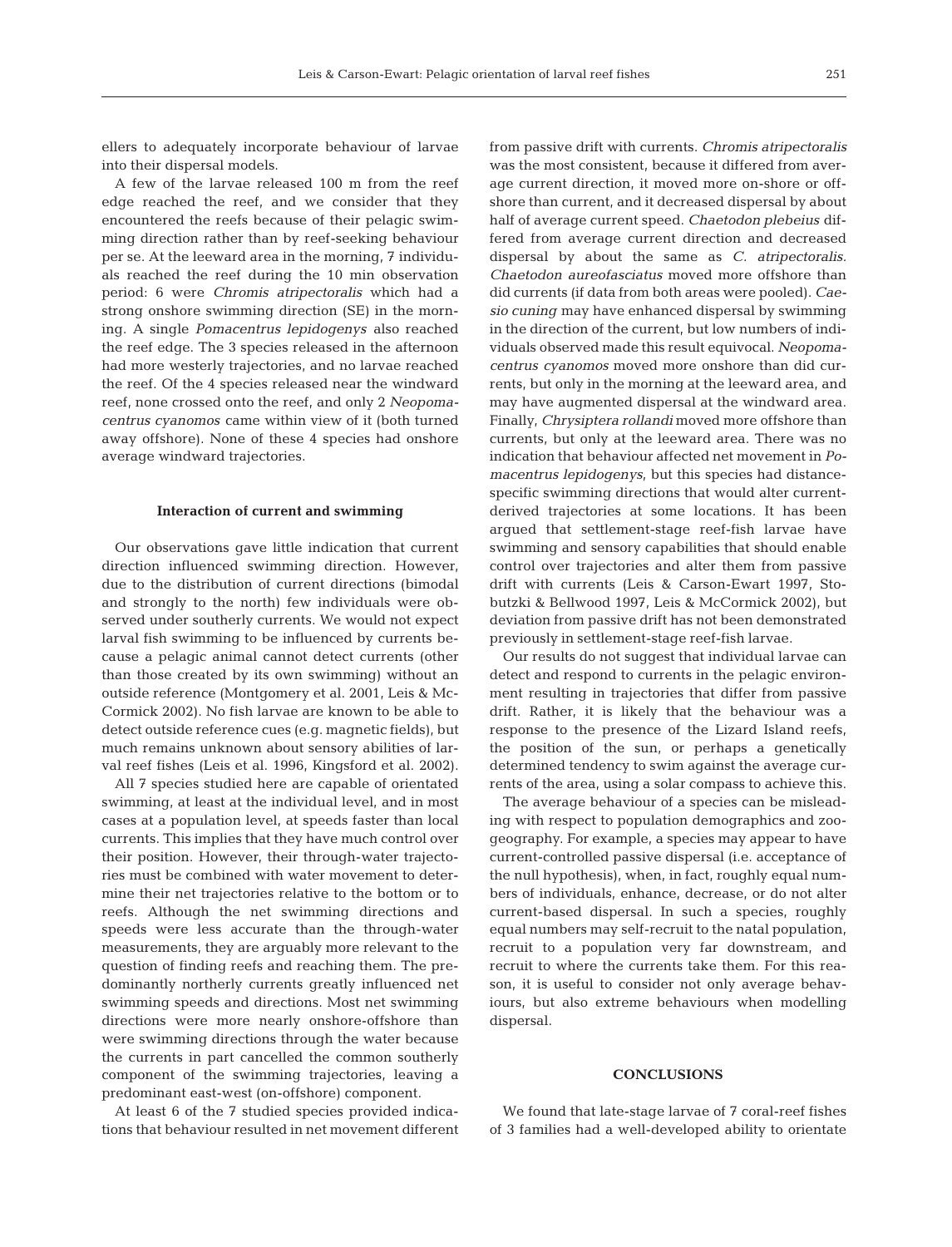in the pelagic environment, to swim non-randomly, and to swim faster than local currents. They not only had the ability to alter their dispersal from that expected from passive drift, but most actually did so. Settlement-stage larvae have the swimming endurance (Stobutzki & Bellwood 1997, Fisher et al. 2000, Fisher & Bellwood 2002) to maintain such behaviour for extended periods, thus providing impressive capabilities for controlling their own dispersal and, ultimately, settlement. Orientation and swimming varied, depending on species, over spatial scales of 100s of m to several km and at different times of the day. When orientating in the pelagic environment, larvae of pomacentrids seemed to be responding to solar cues, whereas larvae of chaetodontids, 1 of the pomacentrids and perhaps a lutjanid seemed to be responding to reef-based cue(s). All these behaviours and variations in them have implications for dispersal, population connectivity and attempts to model them. At about the time of settlement, larval reef fishes are clearly not planktonic. We must now determine when during the pelagic phase these behavioural abilities begin to come into play, how these abilities differ among species, and how behaviour at night differs from what we have documented during the day.

*Acknowledgements*. Support by ARC grants A19530997 and A19804335 to J.M.L. and by the Australian Museum is gratefully acknowledged. For making this work possible, we thank the staff of the Lizard Island Research Station, and those who helped in the field, including D. Annise, D. Bray, T. Compton, T. Dempster, M. Emslie, A. Hay, R. Kelley, T. Lemberget, D. Priddle, U. Siebeck and T. Trnski. A. R. Jones provided statistical advice. P. Ovenden provided the photographs in Fig. 2. S. Bullock made up Fig. 2, and along with A. C. Hay provided editorial assistance. A. L. Shanks and L. A. Fuiman constructively criticised the manuscript.

#### LITERATURE CITED

- Allen GR (1991) Damselfishes of the world. Mergus Publishers, Melle
- Allen G, Steene R, Allen M (1998) A guide to angelfishes and butterflyfishes. Odessey Publishing, Perth
- Armsworth PR (2000) Modelling the swimming response of late stage larval reef fish to different stimuli. Mar Ecol Prog Ser 195:231–247
- Bainbridge R (1952) Underwater observations on the swimming of marine zooplankton. J Mar Biol Assoc UK 31:107–112
- Batschelet E (1981) Circular statistics in biology. Academic Press, London
- Carpenter KE (1987) Revision of the Indo-Pacific fish family Caesionidae (Lutjanoidea), with descriptions of five new species. Indo-Pac Fish 15:1–56
- Elliott JK, Elliott JM, Mariscal RN (1995) Host selection, location, and association behaviours of anemonefishes in field selection experiments. Mar Biol 122:377–389
- Fisher R, Bellwood DR (2002) The influence of swimming speed on the sustained swimming performance of latestage reef fish larvae. Mar Biol 140:801–807
- Fisher R, Bellwood DR, Job SD (2000) Development of swimming abilities in reef fish larvae. Mar Ecol Prog Ser 202: 163–173
- Frith CA, Leis JM, Goldman B (1986) Currents in the Lizard Island region of the Great Barrier Reef Lagoon and their relevance to potential movements of larvae. Coral Reefs 5: 81–92
- Hamner WM, Hamner PP, Strand SW (1994) Sun-compass migration by *Aurelia aurita* (Scyphozoa): population retention and reproduction in Saanich Inlet, British Columbia. Mar Biol 119:347–356
- Jones GP, Milicich MJ, Emslie MJ, Lunow C (1999) Selfrecruitment in a coral reef fish population. Nature 402: 802–804
- Kingsford MJ, Leis JM, Shanks A, Lindeman K, Morgan S, Pineda J (2002) Sensory environments, larval abilities and local self-recruitment. Bull Mar Sci 49:309–340
- Leis JM (1986) Vertical and horizontal distribution of fish larvae near coral reefs at Lizard Island, Great Barrier Reef. Mar Biol 90:505–516
- Leis JM (1989) Larval biology of butterflyfishes (Pisces, Chaetodontidae): what do we really know? Environ Biol Fish 25:87–100
- Leis JM (2002) Pacific coral-reef fishes: the implications of behaviour and ecology of larvae for biodiversity and conservation, and a reassessment of the open population paradigm. Environ Biol Fish 65:199–208
- Leis JM, Carson-Ewart BM (1997) Swimming speeds of the late larvae of some coral reef fishes. Mar Ecol Prog Ser 159:165–174
- Leis JM, Carson-Ewart BM (1998) Complex behaviour by coral-reef fish larvae in open-water and near-reef pelagic environments. Environ Biol Fish 53:259–266
- Leis JM, Carson-Ewart BM (1999) *In situ* swimming and settlement behaviour of larvae of an Indo-Pacific coral-reef fish, the coral trout (Pisces, Serranidae, *Plectropomus leopardus*). Mar Biol 134:51–64
- Leis JM, Carson-Ewart BM (eds) (2000) The larvae of Indo-Pacific coastal fishes: a guide to identification. Brill, Leiden
- Leis JM, Carson-Ewart BM (2001) Behavioural differences in pelagic larvae of four species of coral-reef fishes between two environments: ocean and atoll lagoon. Coral Reefs 19: 247–257
- Leis JM, Carson-Ewart BM (2002) *In situ* settlement behaviour of damselfish larvae (Pomacentridae). J Fish Biol 61: 325–346
- Leis JM, McCormick MI (2002) The biology, behaviour and ecology of the pelagic, larval stage of coral-reef fishes. In: Sale PF (ed) Coral reef fishes: new insights into their ecology. Academic Press, San Diego, p 171–199
- Leis JM, Stobutzki IC (1999) Swimming performance of late pelagic larvae of coral-reef fishes: *in situ* and laboratorybased measurements. In: Seret B, Sire JY (eds) Proc 5th Indo-Pacific Fish Conf, Noumea 1997. Soc Franc Ichthyol & Inst Rech Develop, Paris, p 575–583
- Leis JM, Sweatman HPA, Reader SE (1996) What the pelagic stages of coral reef fishes are doing out in blue water: daytime field observations of larval behaviour. Mar Freshw Res 47:401–411
- Leis JM, Carson-Ewart BM, Cato DH (2002) Sound detection *in situ* by the larvae of a coral-reef damselfish (Pomacentridae). Mar Ecol Prog Ser 232:259–268
- Montgomery JC, Tolimieri N, Haine OS (2001) Active habitat selection by pre-settlement reef fishes. Fish Fisheries 2: 261–277
- Myrberg AA, Fuiman LA (2002) The sensory world of coral